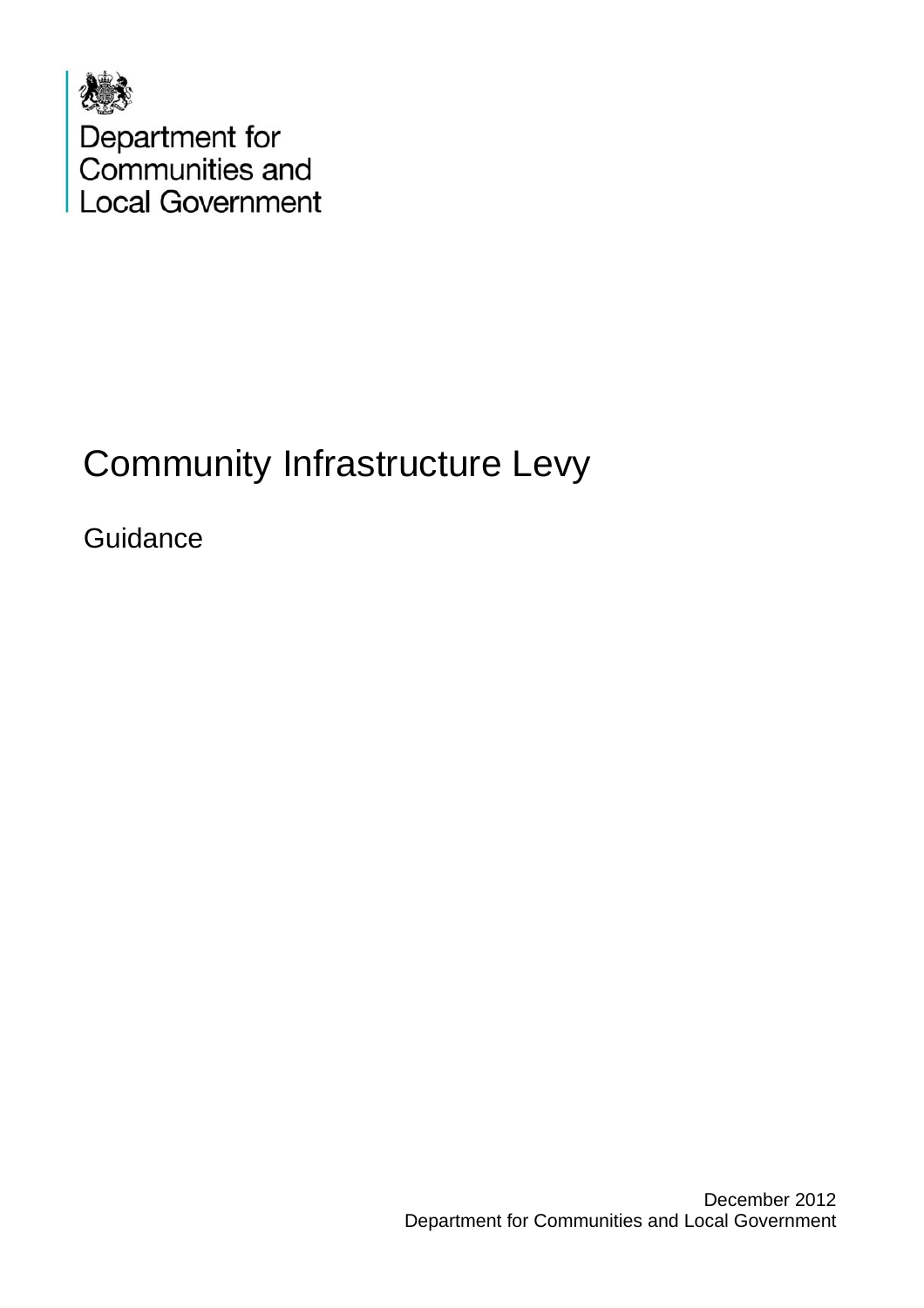*© Crown copyright, 2012* 

*Copyright in the typographical arrangement rests with the Crown.* 

You may re-use this information (not including logos) free of charge in any format or medium, under the terms of the Open Government Licence. To view this licence, visit [www.nationalarchives.gov.uk/doc/open](http://www.nationalarchives.gov.uk/doc/open-government-licence/)[government-licence/](http://www.nationalarchives.gov.uk/doc/open-government-licence/) or write to the Information Policy Team, The National Archives, Kew, London TW9 4DU, or email: [psi@nationalarchives.gsi.gov.uk](mailto:psi@nationalarchives.gsi.gov.uk).

This document/publication is also available on our website at [www.gov.uk/dclg](https://www.gov.uk/dclg)

If you have any enquiries regarding this document/publication, email [contactus@communities.gov.uk](mailto:contactus@communities.gsi.gov.uk) or write to us at:

Department for Communities and Local Government Eland House Bressenden Place London SW1E 5DU Telephone: 030 3444 0000

December 2012

ISBN: 978-1-4098-3692-6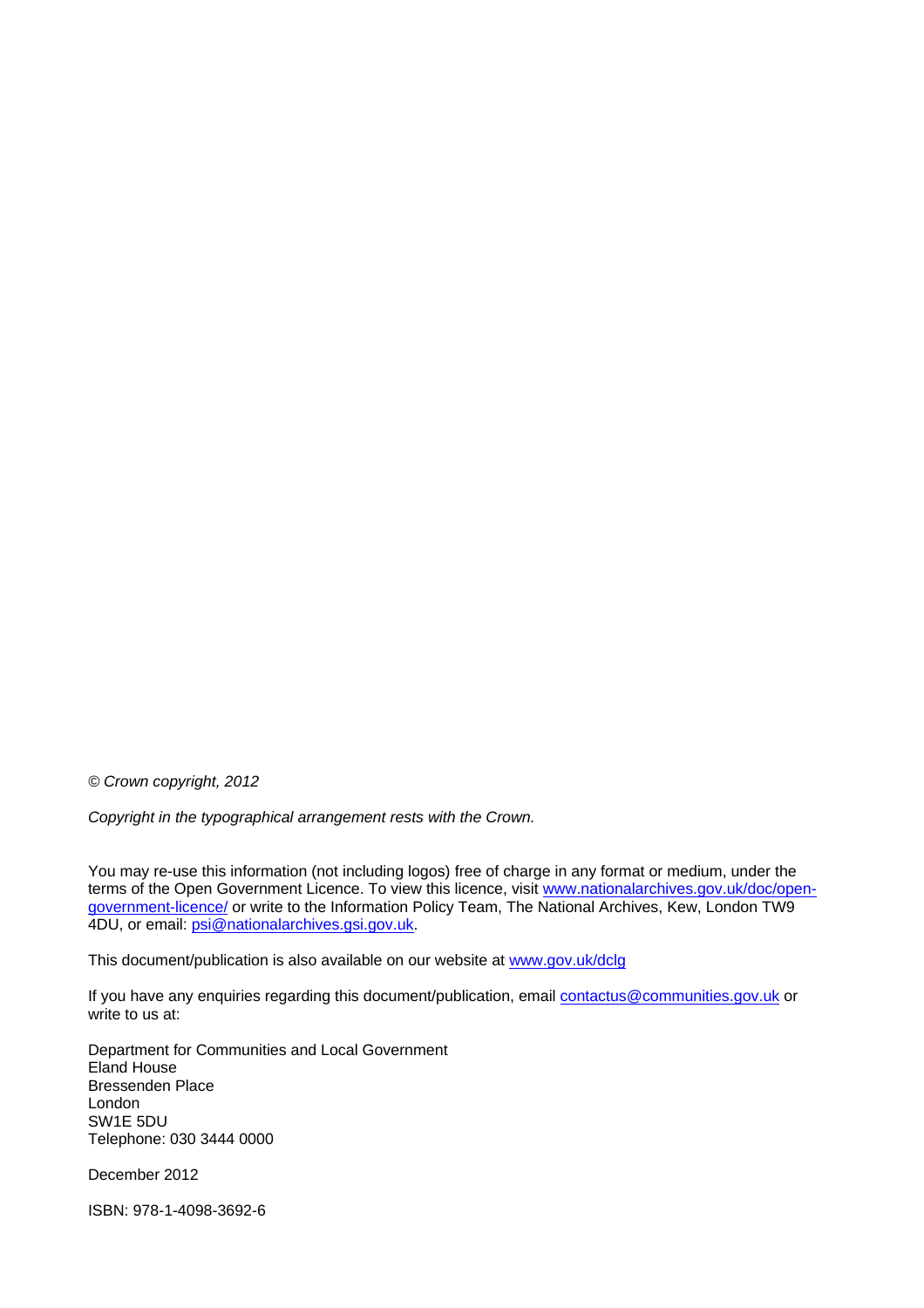# **Contents**

| The charging authority                                                  | 4                |
|-------------------------------------------------------------------------|------------------|
| The charging authority is the local planning authority                  | $\overline{4}$   |
| The charging schedule                                                   | 5                |
| Deciding the rate of the Community Infrastructure Levy                  | 5                |
|                                                                         |                  |
| What is meant by the appropriate balance?                               | 6                |
| The Community Infrastructure Levy examination                           | 6                |
| The need for an up-to-date plan                                         | 6                |
| Infrastructure planning                                                 | $\overline{7}$   |
| Applicability of Sustainability Appraisal to charging schedules and the | 8                |
| evidence base                                                           |                  |
| Preparing the evidence base on economic viability                       | 8                |
| Area based approach                                                     | 9                |
| Economic valuation                                                      | $\boldsymbol{9}$ |
| Appropriate available evidence                                          | $9\,$            |
| Evidence should inform the draft charging schedule                      | 10               |
| Factors to consider                                                     | 10               |
| Discretionary relief                                                    | 10               |
| Charge setting in London                                                | 11               |
| Setting differential rates of the Community Infrastructure Levy         | 11               |
| Administrative costs                                                    | 12               |
| Public consultation on the preliminary draft charging schedule          | 13               |
| Public consultation and the right to be heard on a draft charging       | 14               |
| schedule                                                                |                  |
| Modifications to the draft charging schedule after publication          | 15 <sub>2</sub>  |
| Appointing the examiner and the examiner's assistants                   | 15               |
| The costs of the examiner and assistants                                | 16               |
| Preparation for the examination                                         | 17               |
| Format of the Community Infrastructure Levy examination                 | 17               |
| Joint examinations                                                      | 18               |
|                                                                         |                  |
| The examiner's report                                                   | 18               |
| Correction of errors in the examiner's report                           | 19               |
| Approval and coming into effect of the charging schedule                | 19               |
| Correction of errors in the approved charging schedule                  | 20               |
| Reviewing and revising the charging schedule                            | 20               |
| Effect of the adoption of a revised charging schedule: transitional     | 21               |
| arrangements                                                            |                  |
| Ceasing to charge                                                       | 21               |
| The interaction between the Community Infrastructure Levy and Section   | 21               |
| 106 agreements                                                          |                  |
| The relationship between the Community Infrastructure Levy and          | 23               |
| planning conditions                                                     |                  |
| Community Infrastructure Levy 2012 amendment regulations                | 23               |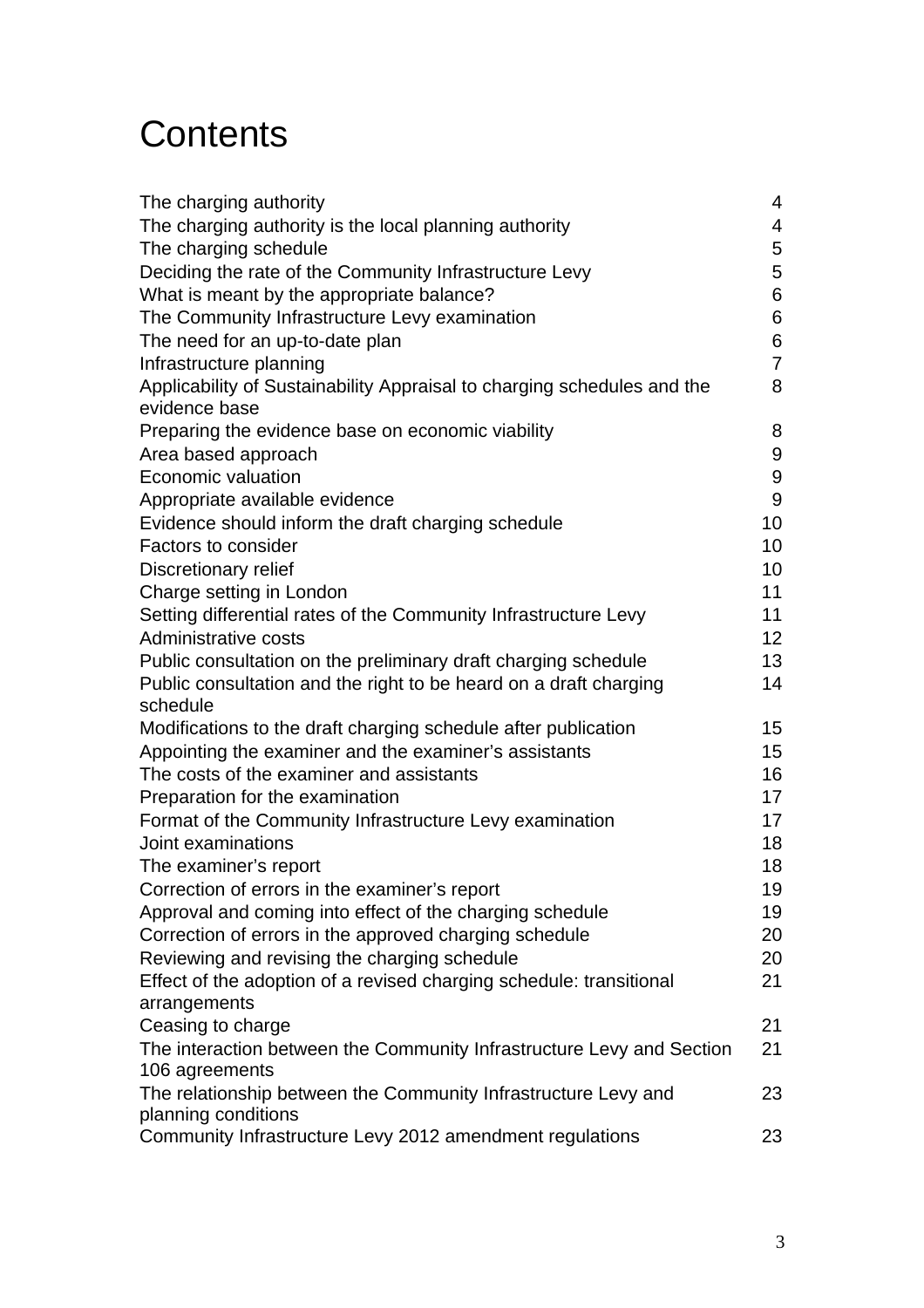*This guidance note is issued by the Secretary of State under section 221 of the Planning Act 2008 and replaces the guidance note titled "Community Infrastructure Levy Guidance: Charge setting and charging schedule procedures" dated March 2010 ("the 2010 Guidance"), from the day of publication subject to the following. This guidance note does not apply in relation to any draft charging schedule which has been submitted to the examiner in accordance with regulation 19 of the Community Infrastructure Levy Regulations prior to the day this guidance is published. The 2010 Guidance continues to apply in relation to those draft charging schedules up to and including their approval under section 213 of the Planning Act 2008. This guidance note applies to anything done in relation to those charging schedules following their approval.* 

# The charging authority

- 1. Section 206 of the Planning Act 2008 (The Act) confers the power to charge the Community Infrastructure Levy on certain bodies known as charging authorities. The charging authority's responsibilities, if they decide to levy the Community Infrastructure Levy, will be to:
	- prepare and publish a document known as the "charging" schedule" which will set out the rates of Community Infrastructure Levy which will apply in the authority's area. This will involve consultation and independent examination
	- apply the levy revenue it receives to funding the provision, improvement, replacement, operation or maintenance of infrastructure to support the development of its area, and;
	- report to the local community on the amount of levy revenue collected, spent and retained each year.
- 2. In most cases charging authorities will also collect the levy. However, these collection functions (along with the associated enforcement responsibilities) might be undertaken by other public authorities as set out in the Community Infrastructure Levy Regulations 2010 ("the Community Infrastructure Levy Regulations"). Under regulation 10 the London Boroughs will be required to collect the levy charged by the Mayor of London and in some cases an Urban Development Corporation or other body may be able to collect the levy on behalf of a charging authority.

# The charging authority is the local planning authority

3. The Act sets out which bodies are charging authorities. **A local planning authority is the charging authority for its area** (within the meaning of 'local planning authority' defined by section 37 of the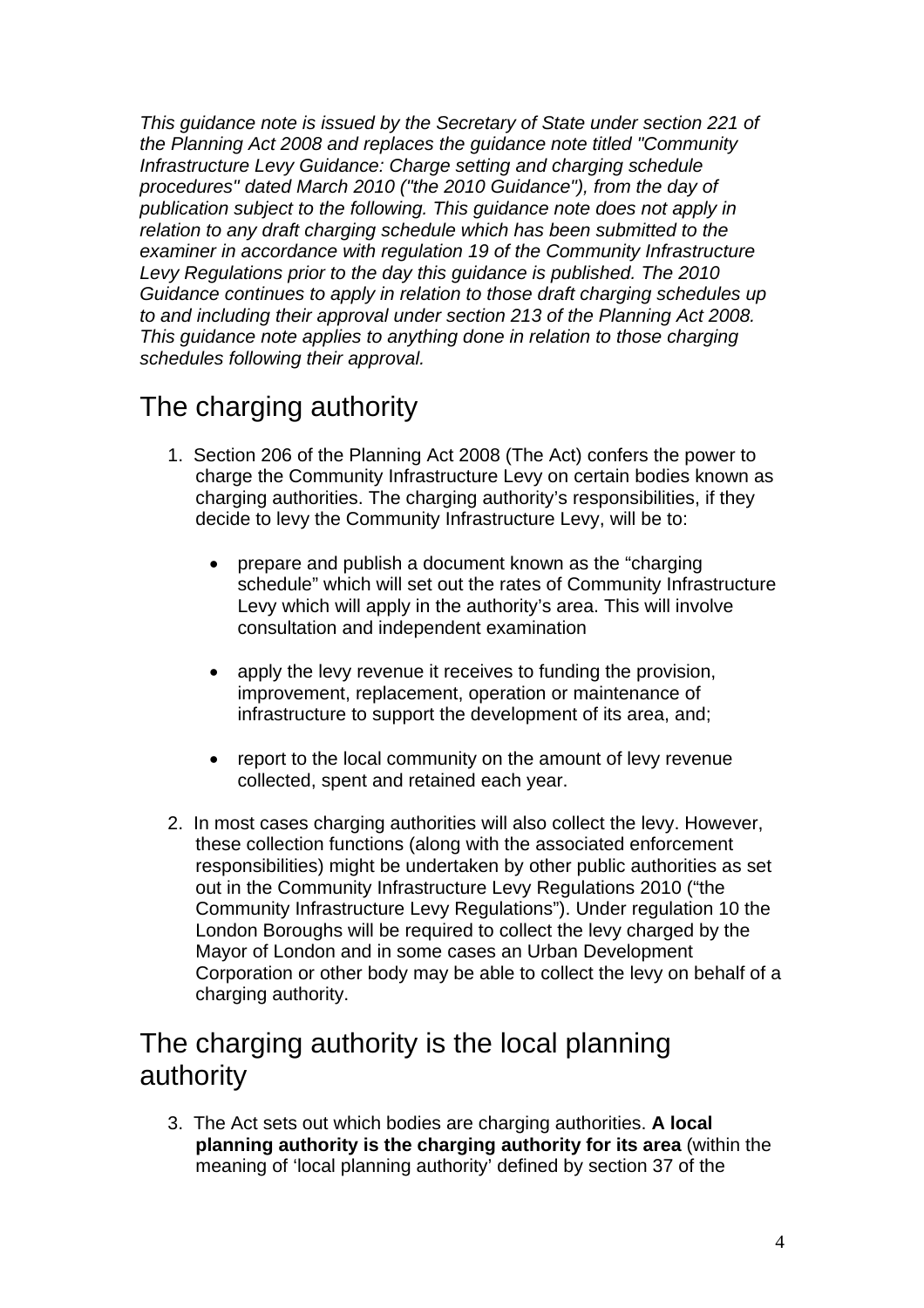Planning and Compulsory Purchase Act 2004 for England and section 78 for Wales), except that the Broads Authority and the Council of the Isles of Scilly are the only charging authorities in their areas. In Greater London the Mayor of London is also a charging authority.

# The charging schedule

- 4. A charging authority must set out its proposed levy rate(s) in a charging schedule (see section 211(1) of the Act). Charging schedules should be consistent with and support implementation of up-to-date Local Plans<sup>[1](#page-4-0)</sup> in England, Local Development Plans (LDPs)<sup>[2](#page-4-1)</sup> in Wales, and the London Plan<sup>[3](#page-4-2)</sup> in London. Collectively, these are referred to as "relevant Plans" in this guidance. Charging authorities should consider relevant national planning policy (including the National Planning Policy Framework in England) when drafting their charging schedules.
- 5. Charging authorities must express levy rates as pounds per square metre, as the Community Infrastructure Levy will be levied on the gross internal floorspace of the net additional liable development. The published rate(s) within an authority's charging schedule will enable liable parties to anticipate their expected levy liability.

# Deciding the rate of the Community Infrastructure Levy

- 6. The initial stage of preparing a charging schedule focuses on determining the levy rate(s). When a charging authority submits its draft charging schedule to the Community Infrastructure Levy examination, it must provide evidence on economic viability and infrastructure planning (as background documentation for the Community Infrastructure Levy examination).
- 7. Regulation 14 requires that a charging authority, in setting levy rates, *'must aim to strike what appears to the charging authority to be an appropriate balance between'* the desirability of funding infrastructure from the levy and *'the potential effects (taken as a whole) of the imposition of CIL on the economic viability of development across its area'*.

 $\overline{a}$ 

<sup>1</sup> As defined in Annex 2 of the National Planning Policy Framework in England

<span id="page-4-1"></span><span id="page-4-0"></span><sup>&</sup>lt;sup>2</sup> As defined in Local Development Plans Wales 2005

<span id="page-4-2"></span><sup>&</sup>lt;sup>3</sup> Under the legislation establishing the Greater London Authority (GLA), the Mayor has to produce a spatial development strategy (SDS) – which has become known as 'the London Plan'. The general objectives for the London Plan, and the process for drawing it up, altering and replacing it, are currently set out in the Greater London Authority Act 1999 (as amended), detailed regulations and guidance in Government Office for London Circular 1/2008Plan.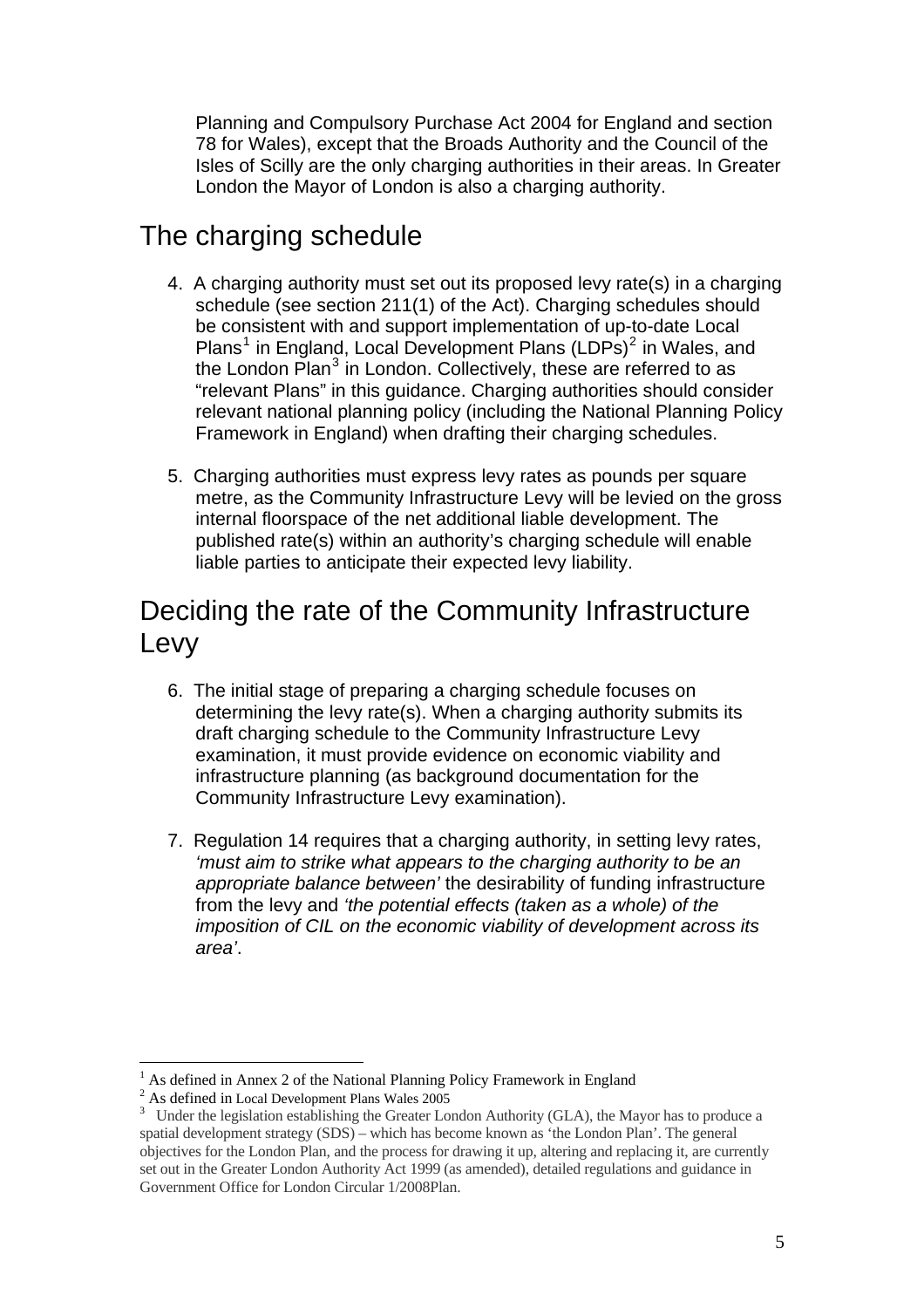# What is meant by the appropriate balance?

8. By providing additional infrastructure to support development of an area, the levy is expected to have a positive economic effect on development across an area. In deciding the rate(s) of the levy for inclusion in its draft charging schedule, a key consideration is the balance between securing additional investment for infrastructure to support development and the potential economic effect of imposing the levy upon development across their area. The Community Infrastructure Levy regulations place this balance of considerations at the centre of the charge-setting process. In meeting the requirements of regulation 14(1), charging authorities should show and explain how their proposed levy rate (or rates) will contribute towards the implementation of their relevant Plan and support the development of their area. As set out in the National Planning Policy Framework in England, the ability to develop viably the sites and the scale of development identified in the Local Plan should not be threatened.<sup>[4](#page-5-0)</sup>

# The Community Infrastructure Levy examination

- 9. The independent examiner should establish that:
	- the charging authority has complied with the requirements set out in Part 11 of the Planning Act 2008 and the Community Infrastructure Levy Regulations
	- the charging authority's draft charging schedule is supported by background documents containing appropriate available evidence
	- the proposed rate or rates are informed by and consistent with, the evidence on economic viability across the charging authority's area; and
	- evidence has been provided that shows the proposed rate (or rates) would not threaten delivery of the relevant Plan as a whole. [5](#page-5-1)
- 10. The examiner should be ready to recommend modification or rejection of the draft charging schedule if it threatens delivery of the relevant Plan as a whole.

# The need for an up-to-date plan

 $\overline{a}$ 

11. The Government expects that charging authorities will implement the levy where their 'appropriate evidence' includes an up-to-date relevant Plan for the area in which they propose to charge. As set out in the

 $4$  See paragraphs 173 – 177 of the National Planning Policy Framework

<span id="page-5-1"></span><span id="page-5-0"></span><sup>&</sup>lt;sup>5</sup> See paragraph 173 of the National Planning Policy Framework in England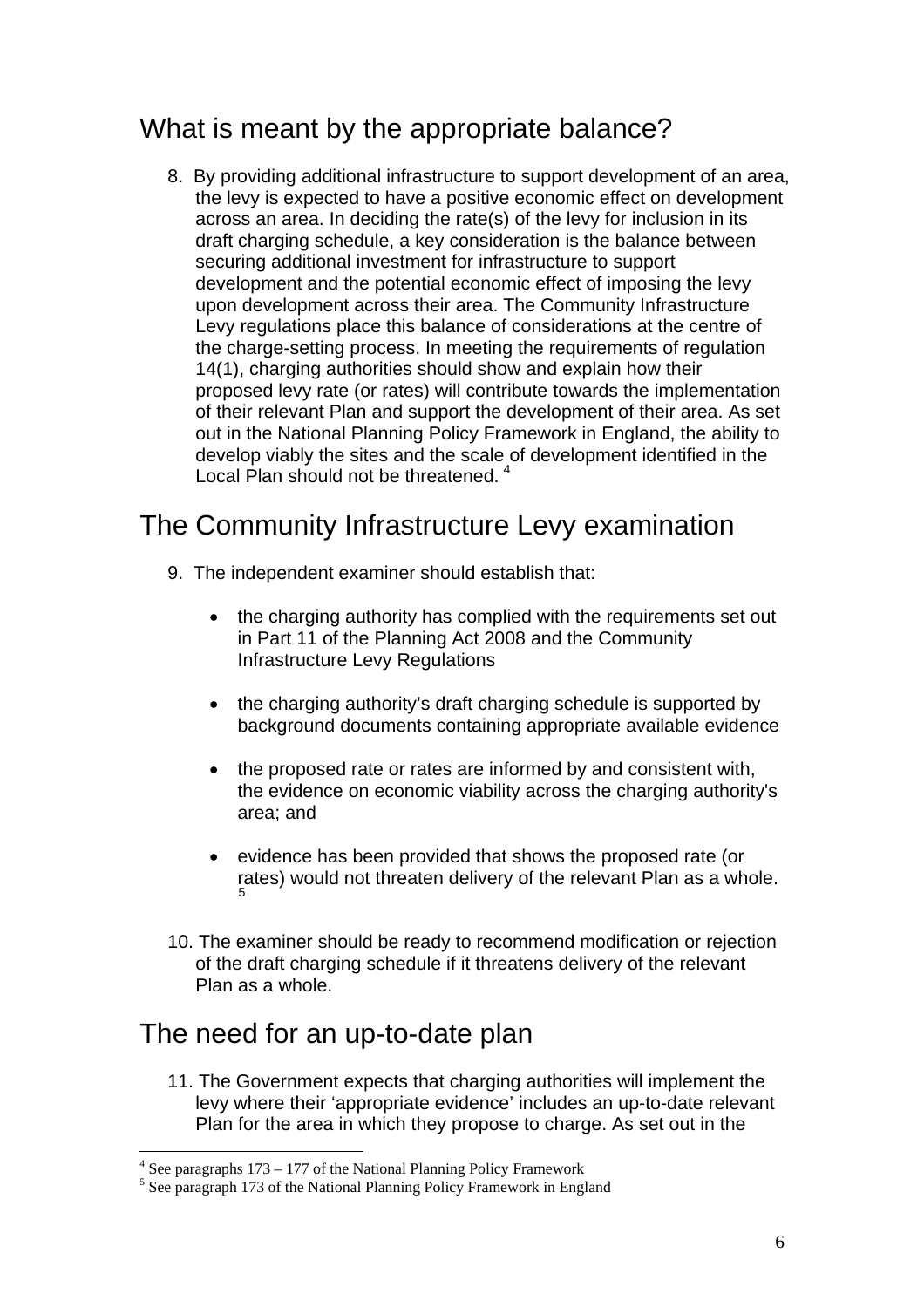National Planning Policy Framework in England, where practical levy charges should be worked up and tested alongside the Local Plan. <sup>[6](#page-6-0)</sup>

#### Infrastructure planning

- 12. A charging authority needs to identify the total cost of infrastructure that it desires to fund in whole or in part from the levy. In order to do this, the charging authority must consider what additional infrastructure is needed in its area to support development and what other funding sources are available (for example, core Government funding for infrastructure, which will continue following the introduction of a levy, anticipated section 106 agreements and anticipated necessary highway improvement schemes funded by anyone other than the charging authority) based on appropriate available evidence.
- 13. Information on the charging authority area's infrastructure needs should be directly related to the infrastructure assessment that underpins their relevant Plan, as that planning identifies the quantum and type of infrastructure required to realise their local development and growth needs.  $\frac{7}{2}$  $\frac{7}{2}$  $\frac{7}{2}$
- 14. In determining the size of its total or aggregate infrastructure funding gap, the charging authority should consider known and expected infrastructure costs and the other sources of possible funding available to meet those costs. This process will identify a Community Infrastructure Levy infrastructure funding target. This target should be informed by a selection of infrastructure projects or types (drawn from infrastructure planning for the area) which are identified as candidates to be funded by the levy in whole or in part in that area. The Government recognises that there will be uncertainty in pinpointing other infrastructure funding sources, particularly beyond the short-term. The focus should be on providing evidence of an aggregate funding gap that demonstrates the need to levy the Community Infrastructure Levy.
- 15. The charging authority should set out at examination a draft list of the projects or types of infrastructure that are to be funded in whole or in part by the levy. The charging authorities should also set out those known site-specific matters where section 106 contributions may continue to be sought. The principal purpose is to provide transparency on what the charging authority intends to fund in whole or part through the levy and those known matters where section 106 contributions may continue to be sought.
- 16. If an authority considers that the infrastructure planning underpinning its relevant Plan is weak or does not reflect its latest priorities, it may undertake additional bespoke infrastructure planning to identify its

 $\overline{a}$ <sup>6</sup> See paragraph 175 of the National Planning Policy Framework in England

<span id="page-6-1"></span><span id="page-6-0"></span><sup>&</sup>lt;sup>7</sup> See paragraphs 162 and 177 of the National Planning Policy Framework in England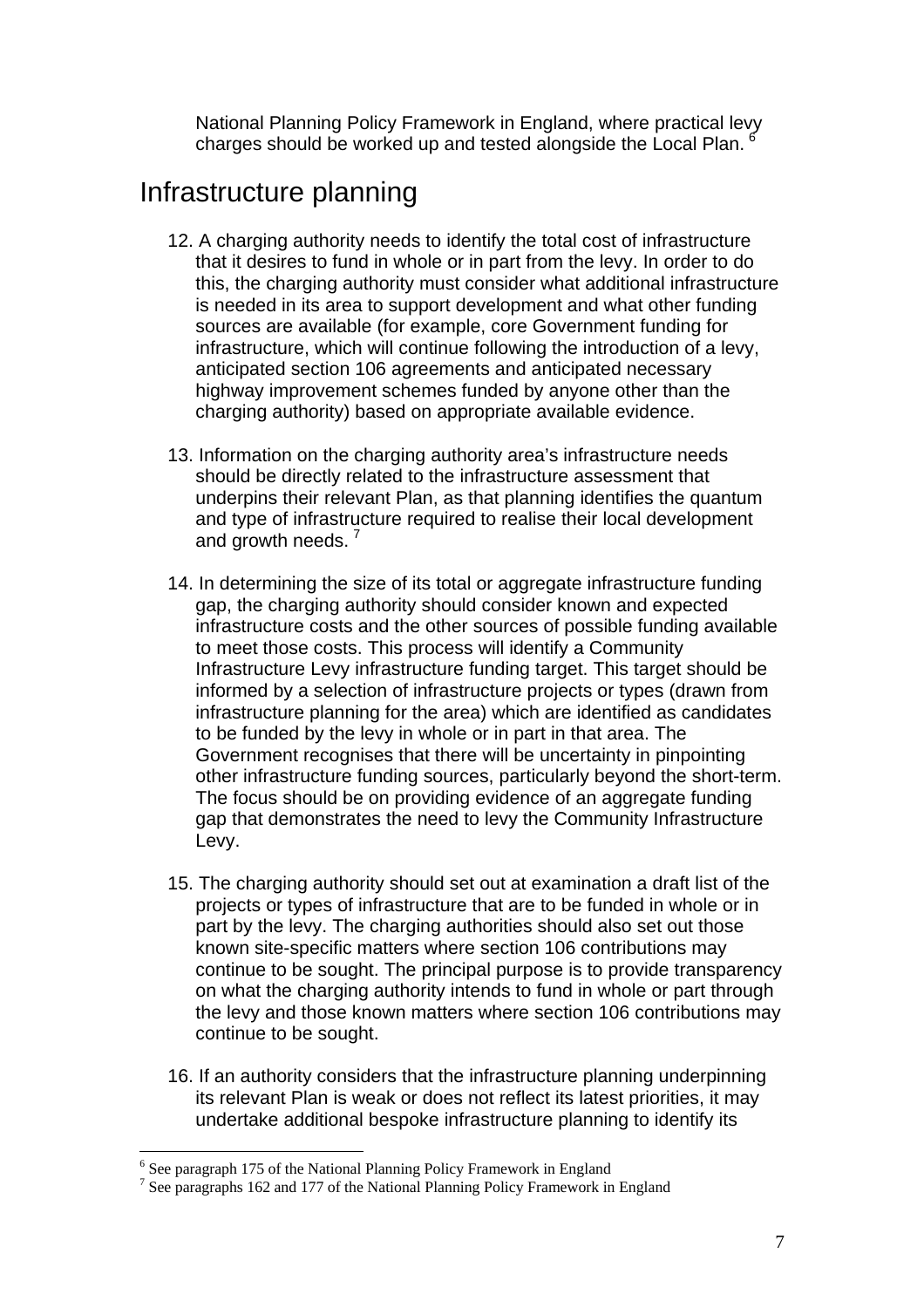infrastructure funding gap. This work may be limited to those projects requiring funding from the levy, rather than covering all the potential infrastructure projects for the area.

- 17. Where infrastructure planning has been undertaken specifically for the Community Infrastructure Levy and was not tested as part of another examination, the Community Infrastructure Levy examiner will need to test that the evidence is sufficient in order to confirm the aggregate infrastructure funding gap and total target amount that the authority proposes to raise through the levy.
- 18. The Community Infrastructure Levy examination should not re-open infrastructure planning that has already been submitted in support of a sound relevant Plan. It is not the role of the Community Infrastructure Levy examination to challenge the soundness of an adopted development plan.
- 19. Guidance on the interaction between the Community Infrastructure Levy and section 106 agreements is set out at paragraphs 84 – 91.

# Applicability of Sustainability Appraisal to charging schedules and the evidence base

20. Charging schedules will be short financial documents so will not require a Sustainability Appraisal.

#### Preparing the evidence base on economic viability

- 21. Charging authorities should be able to show and explain how their proposed Community Infrastructure Levy rate (or rates) will contribute towards the implementation of their relevant Plan<sup>[8](#page-7-0)</sup> and support development across their area. It is likely, for example, that charging authorities will need to summarise evidence as to economic viability in a document (separate from the charging schedule) as part of their background evidence that shows the potential effects of their proposed levy rate (or rates) on the economic viability of development across their area.
- 22. As background evidence, the charging authority should also prepare and provide information about the amounts raised in recent years through section 106 agreements. This should include the extent to which affordable housing and other targets have been met.

 $\overline{a}$ 

<span id="page-7-0"></span><sup>8</sup> see paragraph 4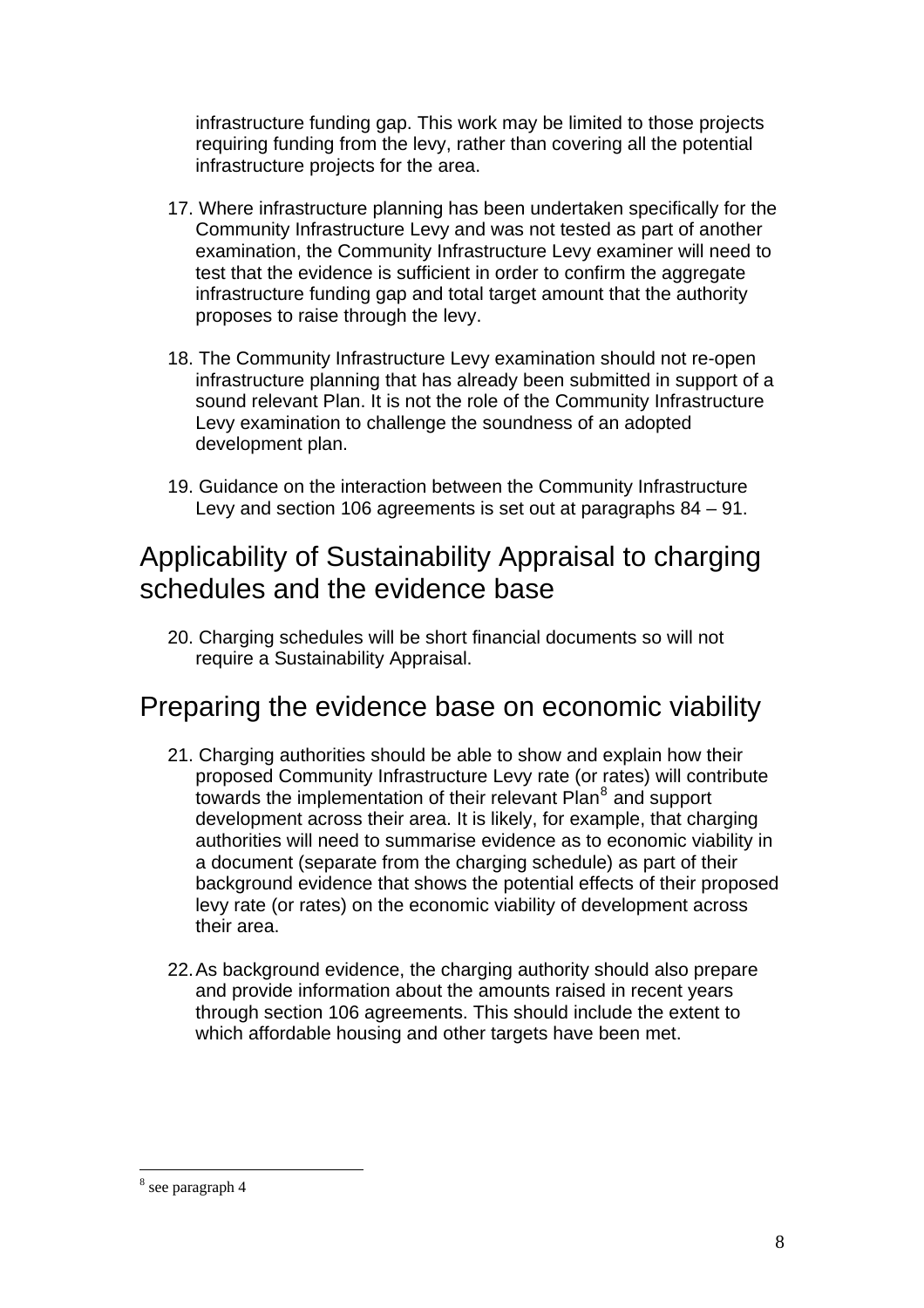### Area based approach

23. Charging authorities should use an area-based approach, which involves a broad test of viability across their area as the evidence base to underpin their charge. Charging authorities will need to be able to show why they consider that the proposed levy rate(s) sets an appropriate balance between the need to fund infrastructure, and the potential implications for the economic viability of development across their area.

#### Economic valuation

24. There are a number of valuation models and methodologies available to charging authorities to help them in preparing evidence on the potential effects of the levy on the economic viability of development across their area. There is no requirement to use one of these models, but charging authorities may find it helpful in defending their levy rates to use one of them.

#### Appropriate available evidence

- 25. The legislation (section 211 (7A)) requires a charging authority to use '*appropriate available evidence*' to inform their draft charging schedule. It is recognised that the available data is unlikely to be fully comprehensive or exhaustive. Charging authorities need to demonstrate that their proposed CIL rate or rates are informed by 'appropriate available' evidence and consistent with that evidence across their area as a whole.
- 26. A charging authority should draw on existing data wherever it is available. Charging authorities may consider a range of data, including:
	- values of land in both existing and planned uses; and
	- property prices (e.g. house price indices and rateable values for commercial property).
- 27. In addition, a charging authority should sample directly an appropriate range of types of sites across its area in order to supplement existing data, subject to receiving the necessary support from local developers. The focus should be in particular on strategic sites on which the relevant Plan relies and those sites (such as brownfield sites) where the impact of the levy on economic viability is likely to be most significant. In most instances where a charging authority is proposing to set differential rates, they will want to undertake more fine-grained sampling (of a higher percentage of total sites), to identify a few data points to use in estimating the boundaries of particular zones, or different categories of intended use. The sampling should reflect a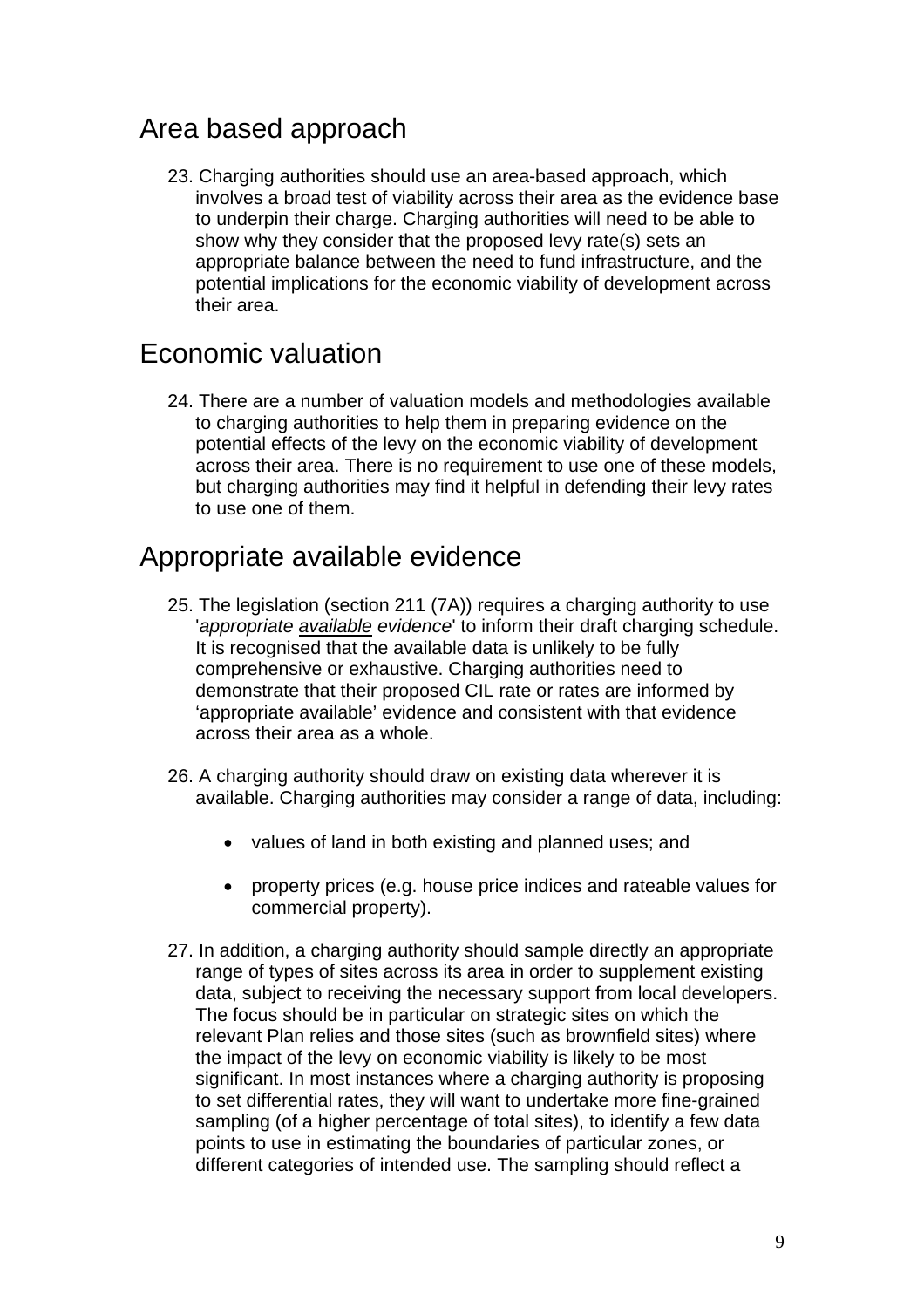selection of the different types of sites included in the relevant Plan, and should be consistent with viability assessment undertaken as part of plan-making.

#### Evidence should inform the draft charging schedule

28. The legislation (section 212 (4) (b)) requires a charging authority to use appropriate available evidence to '*inform* the draft charging schedule'. A charging authority's proposed levy rate (or rates) should be reasonable given the available evidence, but there is no requirement for a proposed rate to exactly mirror the evidence, for example, if the evidence pointed to setting a charge right at the margins of viability. There is room for some pragmatism.

### Factors to consider

- 29. In proposing a levy rate(s) charging authorities should show that the proposed rate (or rates) would not threaten delivery of the relevant Plan as a whole. <sup>[9](#page-9-0)</sup> They should also take into account other development costs arising from existing regulatory requirements, including taking account of any policies on planning obligations in the relevant Plan (in particular those for affordable housing and major strategic sites). In proposing the rate(s) of the Community Infrastructure Levy to charge, a charging authority should consider the potential impact of exemptions or reductions relating to social housing and many developments by charities (including charities such as Academy Trusts), as these will reduce the amount of Community Infrastructure Levy revenue that they can collect.
- 30. Charging authorities should avoid setting a charge right up to the margin of economic viability across the vast majority of sites in their area. Charging authorities should show, using appropriate available evidence, including existing published data, that their proposed charging rates will contribute positively towards and not threaten delivery of the relevant Plan as a whole at the time of charge setting and throughout the economic cycle.

# Discretionary relief

 $\overline{a}$ 

31. Regulations 55 to 58 allow charging authorities to set discretionary relief for exceptional circumstances. Use of an exceptions policy enables the charging authority to avoid rendering sites with specific and exceptional cost burdens unviable should exceptional circumstances arise. Before granting relief, the charging authority will need to be satisfied that the costs relating to the section 106 agreement are greater than those related to the Community

<span id="page-9-0"></span><sup>&</sup>lt;sup>9</sup> See paragraph 173 of the National Planning Policy Framework in England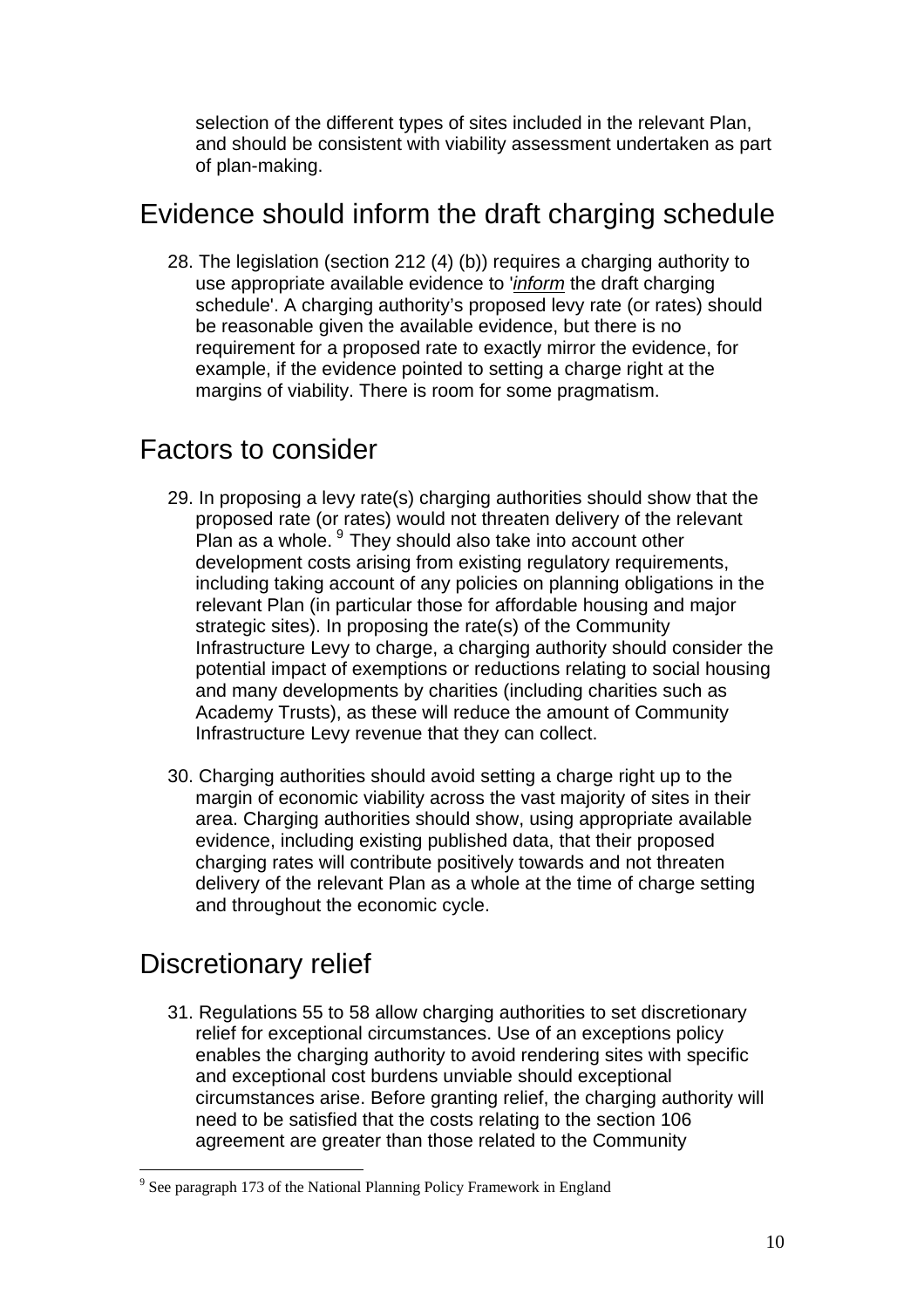Infrastructure Levy, and that the relief would not constitute notifiable State aid.

# Charge setting in London

- 32. London is currently the only place where a strategic tier authority may also set a Community Infrastructure Levy. The two-tier charging system is intended to ensure that strategic infrastructure, that is important for economic growth, is delivered in London as well as local infrastructure. The Government expects the Mayor and the Boroughs to work closely in setting and running the Community Infrastructure Levy in London, including through mutual co-operation and the sharing of relevant information.
- 33. In having regard to the potential effects of the imposition of the levy on the economic viability of development across their areas, the London Boroughs are required (by regulation 14(3) and (4)) to take into account any Community Infrastructure Levy rates set by the Mayor (in the most recent charging schedule already approved by the Mayor). The purpose of this requirement is to ensure that rates are set in a manner that retains viability across London for both local and strategic infrastructure, permitting both the boroughs and the Mayor to realise their development strategies. The Mayor's levy will be mandatory once set, so as a matter of good practice, the Boroughs in proposing a draft levy rate for consultation, should also take into account any draft Mayoral levy rate (or rates) that has been published in a draft or preliminary draft charging schedule.

# Setting differential rates of the Community Infrastructure Levy

- 34. Charging authorities may want to consider setting differential rates as a way of dealing with different levels of economic viability within the same charging area (see regulation 13). This is a powerful facility that makes the levy more flexible to local conditions. Differences in rates need to be justified by reference to the economic viability of development. Charging authorities can set differential levy rates for different geographical zones provided that those zones are defined by reference to the economic viability of development within them. In some cases, charging authorities could treat a major strategic site as a separate geographical zone where it is supported by robust evidence on economic viability.
- 35. Regulation 13 also allows charging authorities to articulate differential rates by reference to different intended uses of development provided that the different rates can be justified by a comparative assessment of the economic viability of those categories of development. The definition of "use" for this purpose is not tied to the classes of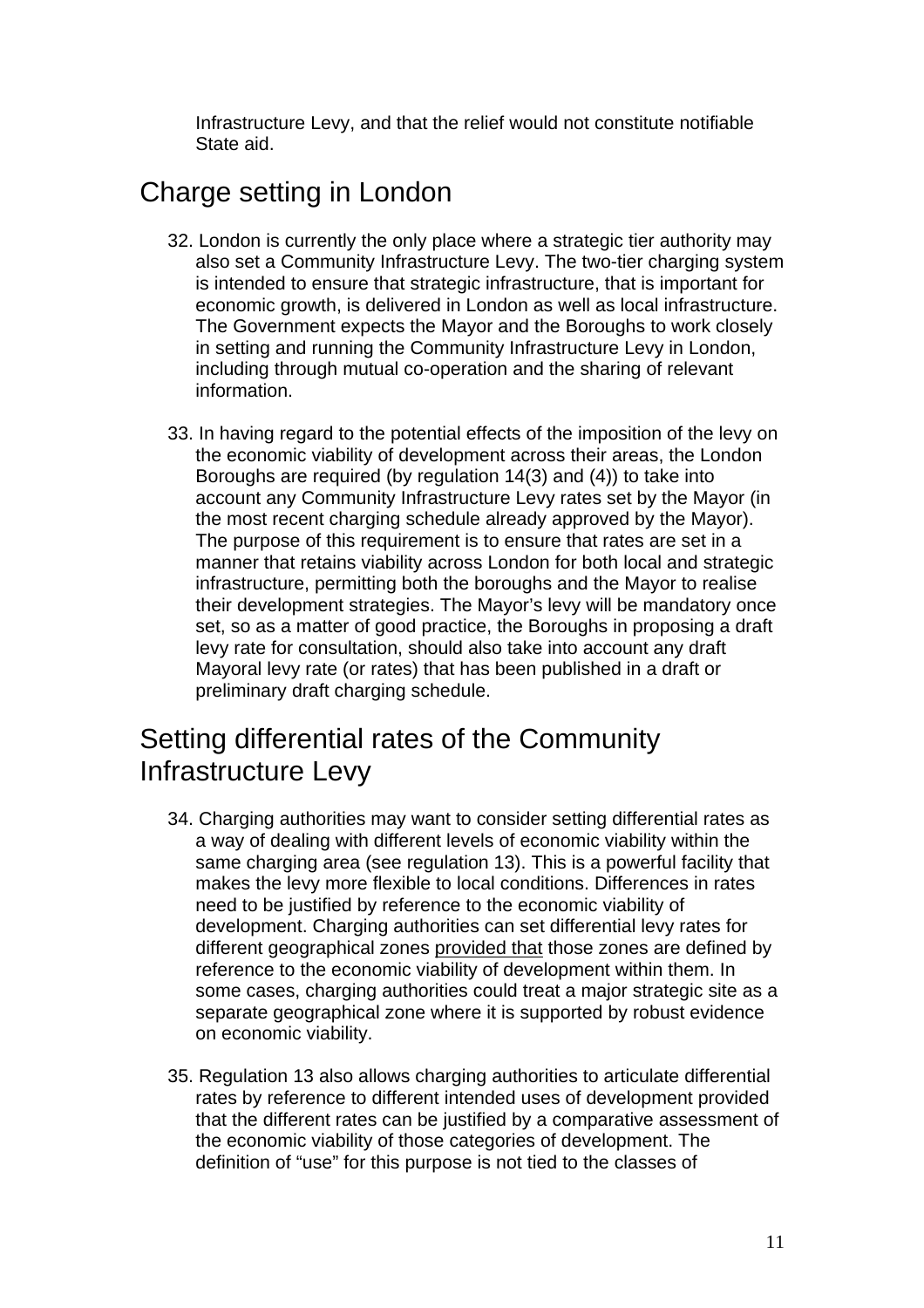development in the Town and Country Planning Act (Use Classes) Order 1987, although that Order does provide a useful reference point.

- 36. An authority could set differential rates by reference to both zones and the categories of development within its area. For instance, an authority might choose to divide its area into a higher and lower value zone and set differential rates by reference to those zones. It could go further and set differential rates for residential and commercial development within both the higher and lower value zones. However, charging authorities should be mindful that it is likely to be harder to ensure that more complex patterns of differential rates are State aid compliant, so for example, charging authorities need to be consistent in the way that appropriate available evidence on economic viability informs the treatment of a category of development in different zones.
- 37. Charging authorities that plan to set differential levy rates should seek to avoid undue complexity, and limit the permutations of different charges that they set within their area. However, resulting charging schedules should not impact disproportionately on particular sectors or specialist forms of development and charging authorities should consider views of developers at an early stage.
- 38. There is no obligation to impose a Community Infrastructure Levy for its own sake. Charging authorities can set a zero rate if they wish subject to the points below.
- 39. If the evidence shows that their area includes a zone or use of development of low, very low or zero viability, charging authorities should consider setting a low or zero levy rate in that area or for that use (consistent with the evidence).
- 40. In all cases, differential rates must be set in such a way so as not to give rise to notifiable State aid – one element of which is selective advantage. Authorities who choose to differentiate rates by class of development or by reference to different areas, should do so only where there is consistent evidence relating to economic viability that constitutes the basis for any such differences in treatment. It is the responsibility of charging authorities to ensure that their charging schedules are State aids compliant.
- 41. Many of those who have adopted the Community Infrastructure Levy have set differential rates. Charging authorities may want to look at examples of how differential rates have been set by other authorities when deciding their levy rate (or rates).

#### Administrative costs

42. The Community Infrastructure Levy regulations permit authorities to use levy receipts to finance administrative expenses in connection with the Community Infrastructure Levy. Administrative expenses in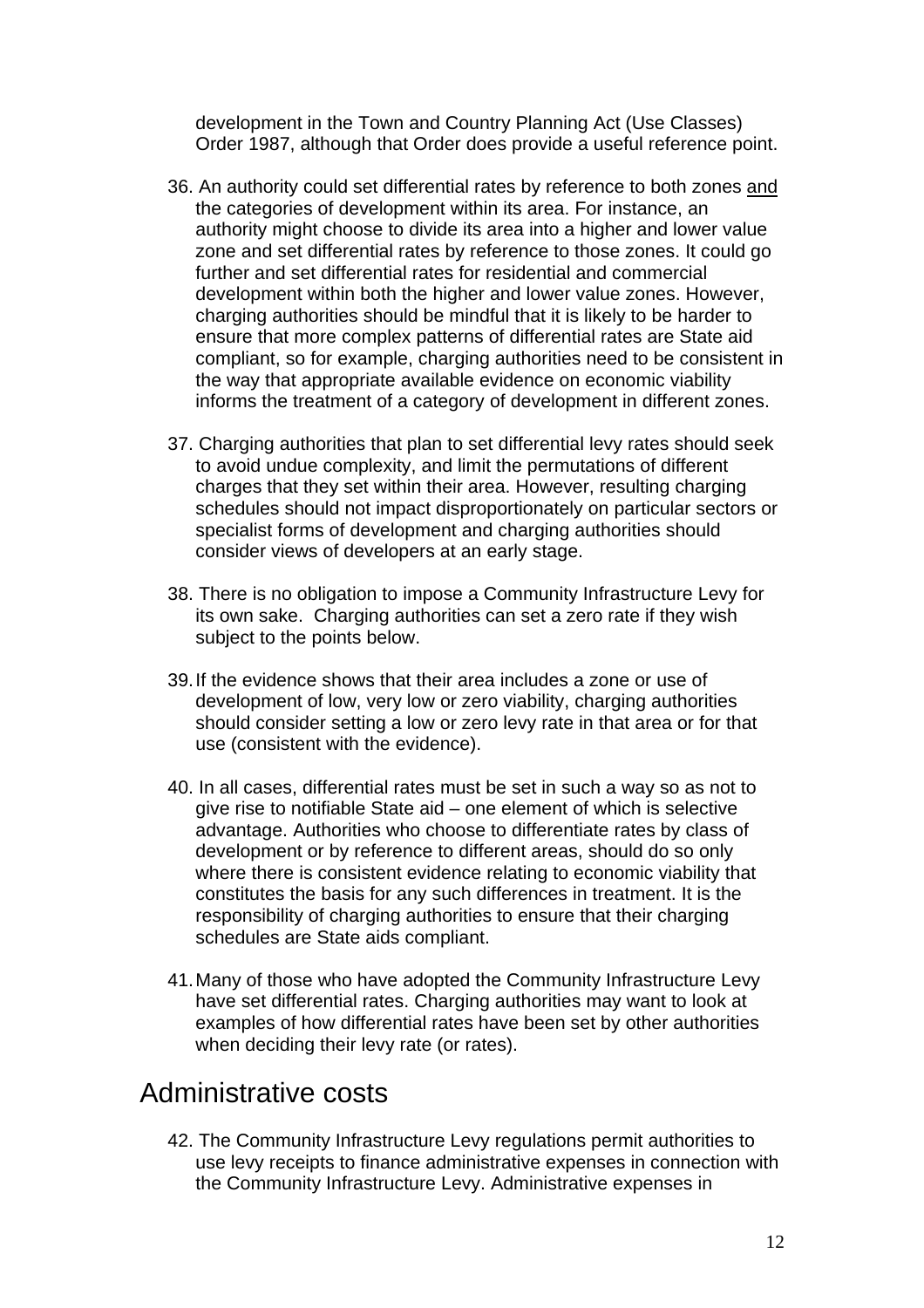connection with the Community Infrastructure Levy include the costs of the functions required to establish and run a levy charging scheme. These functions include Community Infrastructure Levy set-up costs, such as consultation on the levy charging schedule, preparing evidence on viability or the costs of the Community Infrastructure Levy examination. They also include ongoing functions like establishing and running billing and payment systems, enforcing the levy, the legal costs associated with payments in-kind and monitoring and reporting on Community Infrastructure Levy activity.

- 43. The amount of Community Infrastructure Levy proceeds that a charging authority can use to finance its levy administrative expenses is restricted in the Community Infrastructure Levy regulations to a maximum of 5 per cent of total receipts. To help charging authorities with initial set up costs, the regulations allow for a rolling cap over the period comprising the first part year that an authority sets a levy and the following three financial years taken as a whole. From year four onwards of an authority's levy operation, the restriction works as a fixed in-year cap, meaning that an authority may spend up to 5 per cent of receipts received in-year by the end of that year on its administrative expenses. Where an authority spends less than its permitted allowance on administrative expenses, it must transfer the remaining allowance for use on capital infrastructure projects.
- 44. Where a collecting authority has been appointed to collect the levy on behalf of a charging authority, as will be the case in London, the borough collecting authority may keep up to 4 per cent of receipts to fund their administrative costs, with the remainder available to the Mayor as charging authority up to the 5 per cent cap.
- 45. Regulation 14(2) allows a charging authority to have regard to administrative expenses connected with the Community Infrastructure Levy when setting their levy rates. So, for example, an authority might set levy rates slightly higher than the levels required to meet their infrastructure funding needs in order to cover administration costs. Charging authorities should seek to strike an appropriate balance between securing additional investment for infrastructure (including their administrative expenses) and the potential effect of imposing the levy upon development across their area.

#### Public consultation on the preliminary draft charging schedule

46. Charging authorities must consult on their proposed levy rates in **a preliminary draft charging schedule**. This should go beyond broad proposals for the Community Infrastructure Levy and the Government encourages authorities to prepare a draft charging schedule that is evidence based and that will reduce the need for subsequent modifications, so speeding up the process of introducing the levy.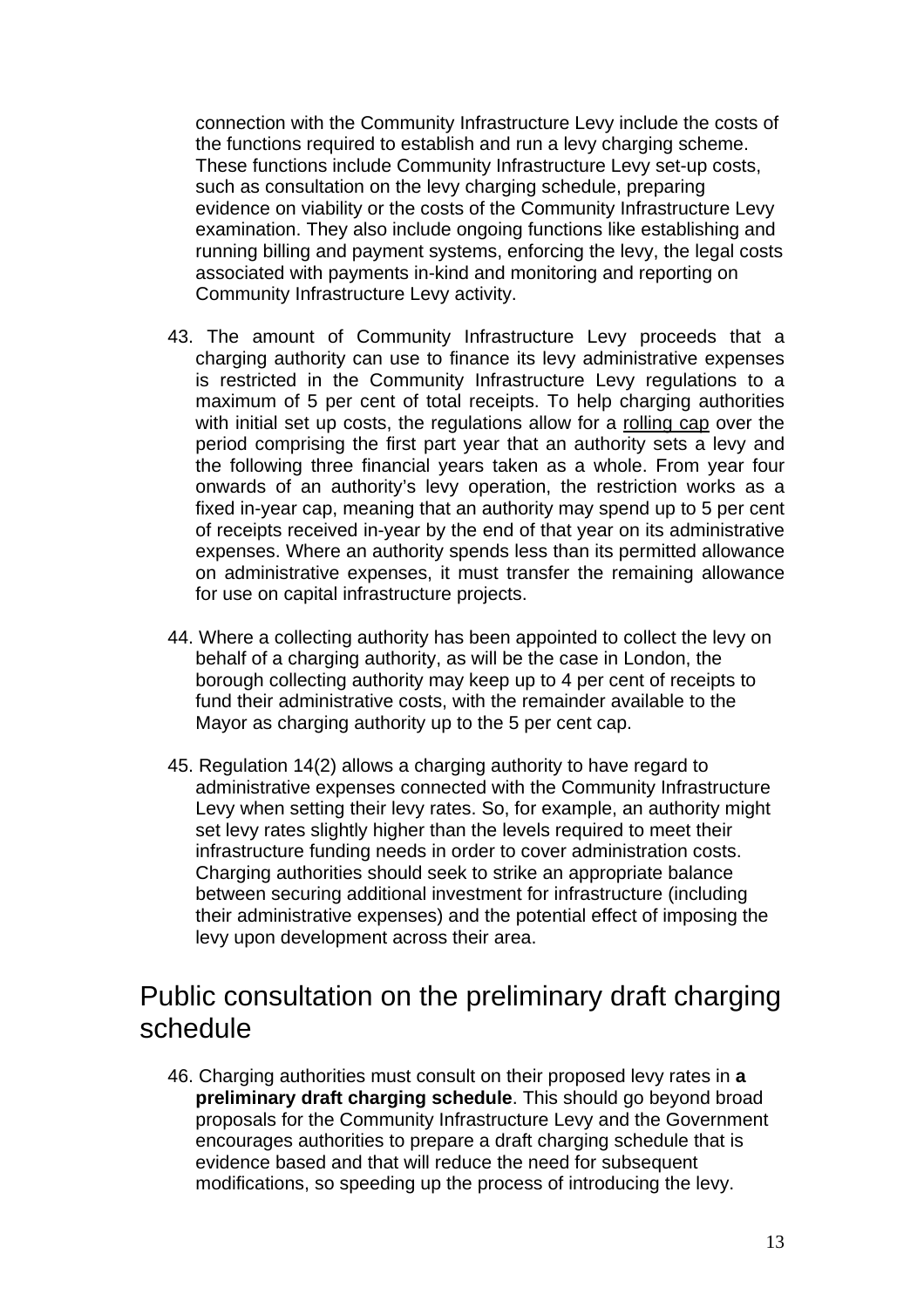- 47. Regulation 15 makes certain requirements about who the charging authority should consult. This includes a need to consult bodies such as the Homes and Communities Agency or an Urban Development Corporation, where relevant. The regulations also require consultation with the County Council, Parish Councils, and Welsh Ministers in Wales.
- 48. Collaboration with County Councils is important, not only in setting the levy rate (or rates), but also in agreeing priorities for how the levy will be spent in two-tier areas, where they are responsible for delivery of key strategic infrastructure. Where possible, priorities for spending the levy should take account of County Councils' infrastructure spending priorities in the light of the aggregate funding gap and other infrastructure funding sources.
- 49. Early engagement with local developers and others in the property industry is clearly good practice and should help the charging schedule consultation and examination process run more smoothly. The extent to which charging authorities can do this will depend on the level of engagement from local developers.
- 50. The regulations do not specify how charging authorities should consult, as they are best placed to decide how to engage most effectively with their local communities and delivery partners. Equally, no length of consultation is stipulated in the regulations, although charging authorities are encouraged to consult for at least six weeks in order to ensure that local communities and delivery partners have sufficient opportunity to make their views known.

### Public consultation and the right to be heard on a draft charging schedule

51. When a charging authority considers that a draft charging schedule is ready for examination, it must publish the draft schedule and the appropriate available evidence on infrastructure costs, other funding sources and economic viability. It is good practice to allow at least a six week period for consultation, and longer if the issues under consideration are particularly complex. Any person may make representations about a draft charging schedule and that person **must be heard before the examiner at the Community Infrastructure Levy examination**, if they have requested to be heard and the request has been made as set out in regulation 21.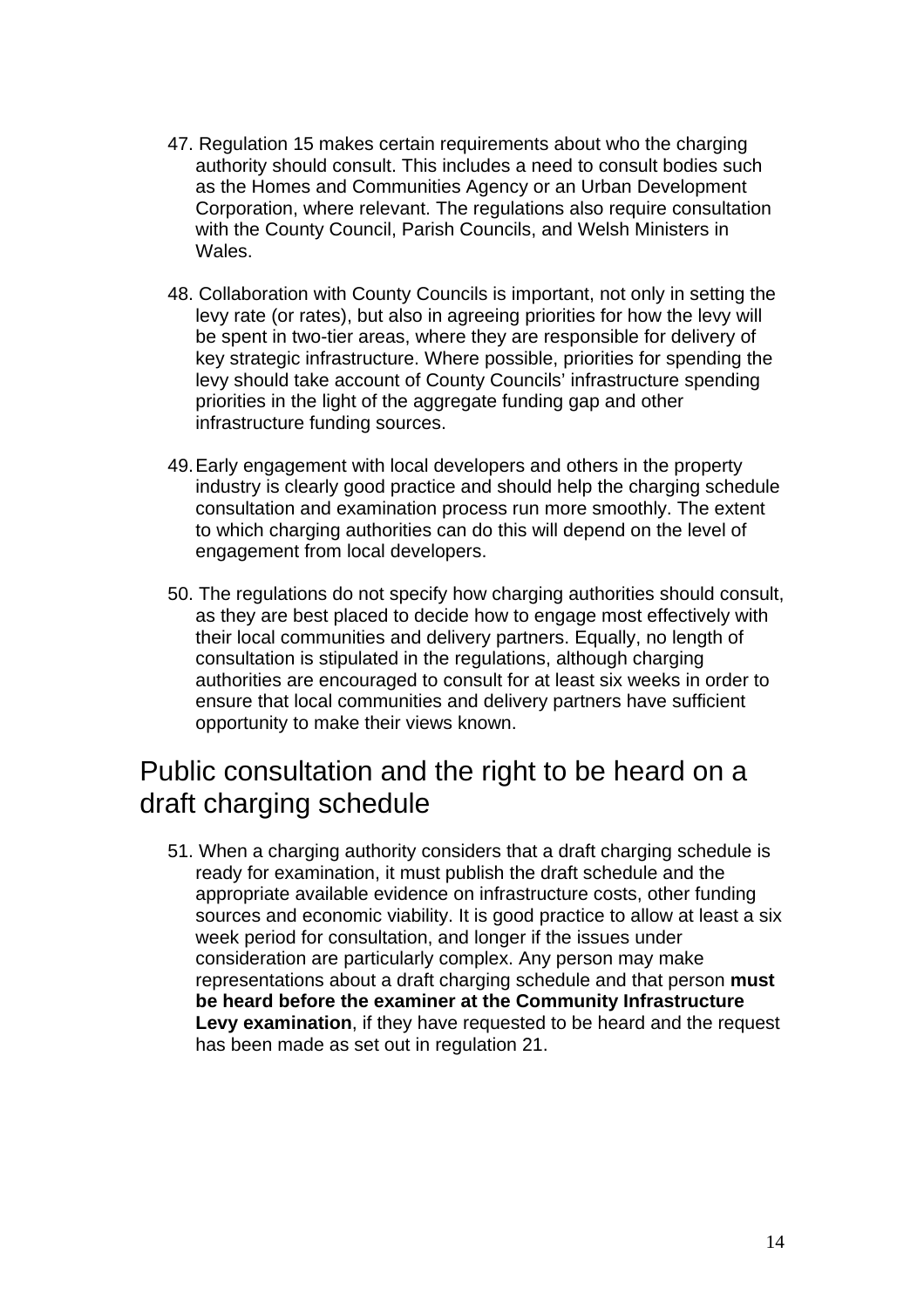# Modifications to the draft charging schedule after publication

- 52. The intention in publishing the draft charging schedule is to allow delivery partners and the local community to make representations on what the charging authority considers to be its firm proposals for the Community Infrastructure Levy. Consultation will already have taken place during the preparation of the draft schedule and charging authorities should avoid making substantive modifications between the publication of the draft and submission to the examiner. Substantive changes should always be avoided, unless they have been sufficiently consulted on.
- 53. Where any modifications are made, the regulations require the authority to produce a 'statement of modifications' (as set out in regulations 11 and 19) and to allow requests to be heard on the modifications to be made within a period of four weeks beginning with the day on which the draft charging schedule is submitted to the examiner (regulation 21(5)).
- 54. Regulation 19 requires a statement of modifications to be published and distributed and in complying with these requirements, authorities should take the steps considered necessary to inform those persons invited to make representations under regulation 15 that the statement has been published.
- 55. Regulation 21(5) provides that any persons making a request to be heard in relation to modifications must provide details of the particular modification(s) on which they wish to be heard. Authorities may also ask those requesting to be heard to include any additional details considered appropriate, for example, whether they support or oppose the modification(s) and why. Such details may be submitted to the examiner, along with the requests to be heard, where the authority considers it will help the examiner or if the examiner has requested such details.

#### Appointing the examiner and the examiner's assistants

- 56. The charging authority must appoint a person ('the examiner') to examine a draft charging schedule and this examiner must, in the opinion of the charging authority, **be independent and have appropriate qualifications and experience**. The Government considers that a Planning Inspector is likely to fulfil these criteria.
- 57. Where both the charging authority and the examiner agree it is necessary, an assistant could be appointed by the charging authority – for instance, this might be an expert assessor from the Valuation Office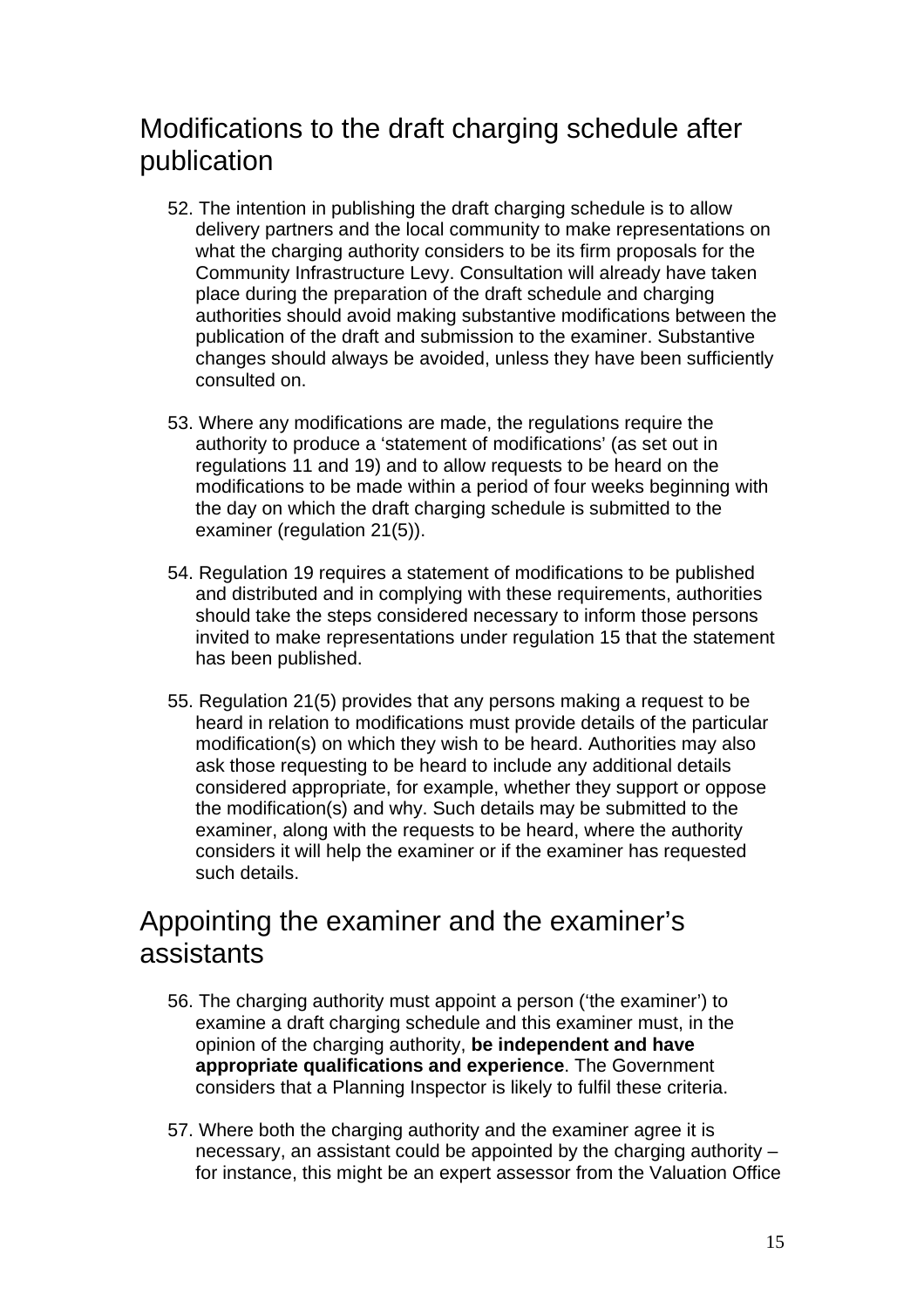Agency (VOA) or another appropriately qualified and experienced independent person. Where a charging authority appoints an assistant, an exchange of letters should be sufficient to satisfy this procedural requirement.

#### The costs of the examiner and assistants

- 58. The cost of the independent examination will be borne by the charging authority, following the practice in relation to other documents tested in this way. The regulations do not specify what the examiner's fees should be. Since the charging authority has the ability to choose any suitably qualified, independent person, it will be for the market to determine what rates are appropriate.
- 59. Where the appointed examiner or assistant is an employee of the Crown or is under contract to an executive agency of Government, such as the Planning Inspectorate, regulation 30 provides for the Secretary of State to recover his or her costs for the Community Infrastructure Levy examination. In practice, the examiner should be able to provide a reasonable estimate of the likely costs prior to the Community Infrastructure Levy examination based on their assessment of its anticipated length and complexity. In all other cases, the independent person should simply agree their fees and expenses with the charging authority prior to the examination, as set out in regulation 29.
- 60. Where there is a 'joint examination' of one or more charging schedules and a Development Plan Document (DPD)<sup>[10](#page-15-0)</sup> (in England), Local Development Plan (LDP) (in Wales) or the London Plan, the Secretary of State is only able to recover costs for the Community Infrastructure Levy examination to the extent that these costs will not be recovered under other statutory powers. For example, where the same Inspector examines a relevant Plan and a Community Infrastructure Levy charging schedule at a 'joint examination', the Secretary of State would first recover costs of the core strategy examination using the statutory daily rate.<sup>[11](#page-15-1)</sup> Subsequently, any additional costs would be recovered under the Community Infrastructure Levy regulation 30. The effect of this apportionment will be to ensure that **any cost savings achieved by carrying out a joint examination are passed to the charging authority** or split between the authorities where more than one charging schedule is being examined.

 $\overline{a}$ 

<sup>&</sup>lt;sup>10</sup> Defined in section 38 of the Planning and Compulsory Purchase Act 2004

<span id="page-15-1"></span><span id="page-15-0"></span><sup>&</sup>lt;sup>11</sup> Set out in the Town and Country Planning (Costs of Independent Examinations) (Standard Daily Amount) (England) Regulations 2006 and the Local Inquiries, Qualifying Inquiries and Qualifying Procedures (Standard Daily Amount) (Wales) Regulations 2011.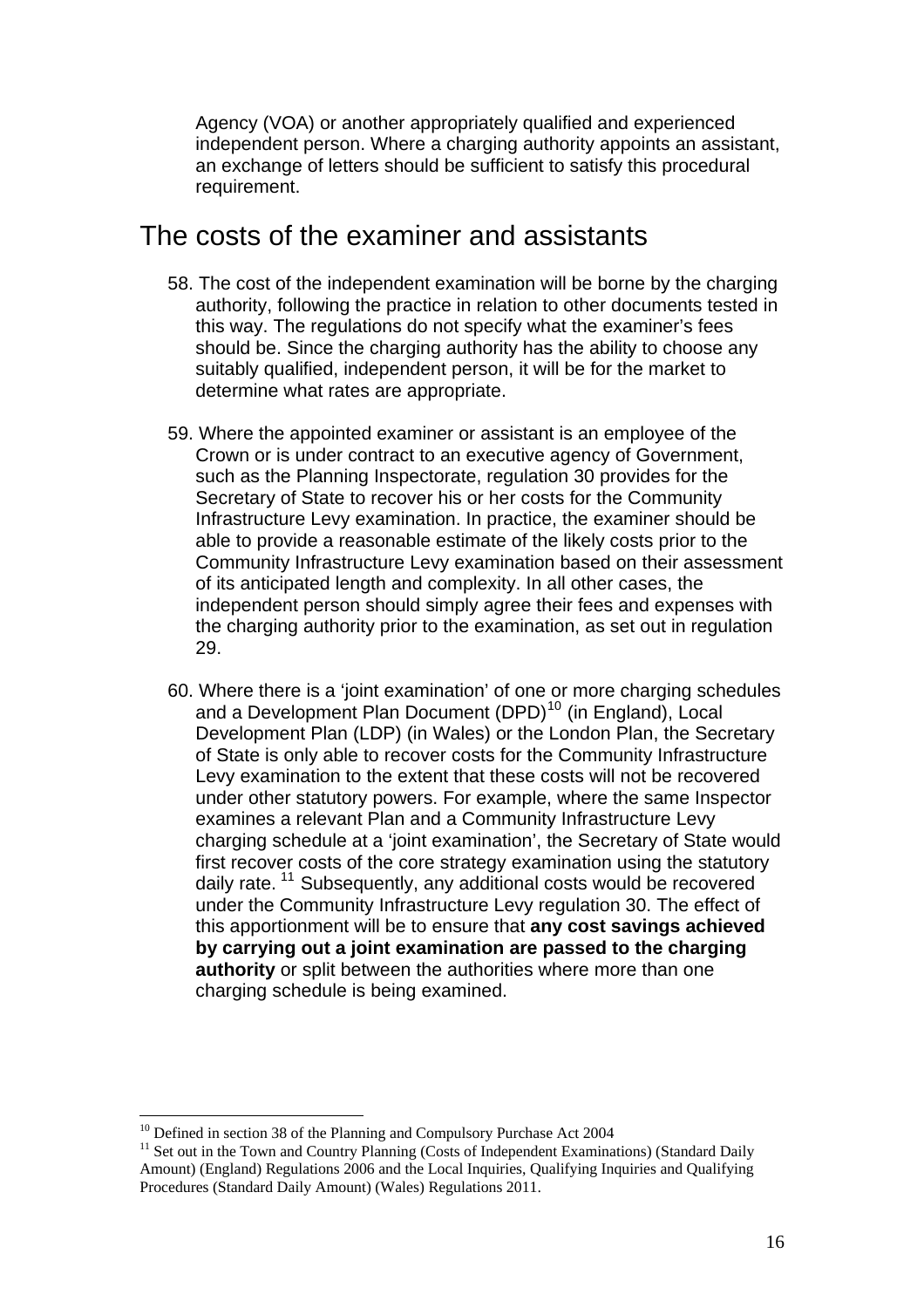# Preparation for the examination

- 61. In preparing for the Community Infrastructure Levy examination charging authorities are encouraged to carry out the notifications required by regulation 21 as early as possible and **at least four weeks before an examination hearing session(s) takes place**. However, in order to avoid delays to the Community Infrastructure Levy examination, **this period may be reduced to two weeks where a statement of modifications has been published and one or more requests to be heard were made** during the four-week period allowed for such requests.
- 62. Unless there are only a small number of representations and requests to be heard, examiners may, where they consider it is appropriate and likely to expedite the examination, hold **a pre-hearing meeting.** The examiner is likely to use the pre-hearing meeting to perform an initial check that, in preparing its charging schedule, the authority has complied with the legislation and that the appropriate available evidence is sufficient. This can help to identify potential problems prior to the examination and save time and effort. The examiner is also likely to use a pre-hearing meeting to discuss how the examination will be managed and to identify the main issues to be considered and also to outline the structure and draft programme. Whether or not a prehearing meeting is held, examiners are encouraged to share the draft programme for the hearings at an early stage to ensure that those who wish to attend are clear when to do so.

### Format of the Community Infrastructure Levy examination

- 63. Experience with examining relevant Plans suggests that **an informal hearing format** will usually be the most appropriate form of examination for the Community Infrastructure Levy. If no person has requested the right to be heard, the examiner would also have the option of conducting the examination by written representations.
- 64. In order to reduce the risk of delays at the Community Infrastructure Levy examination and to ensure that the hearings are conducted in an efficient and effective manner, regulation 21 allows the examiner to **decide how the hearing is to be conducted and to set time limits**  for such representations. An examiner may also refuse to allow representations at any given hearing if they consider that these may be repetitious, irrelevant, vexatious or frivolous. However, the legislation does not allow an examiner to deny a participant's right to be heard altogether. In deciding how the hearing is to be conducted the examiner may, for example, decide whether cross-examination of participants will be allowed and determine any necessary arrangements to accommodate those who are unable to attend the examination during normal working hours.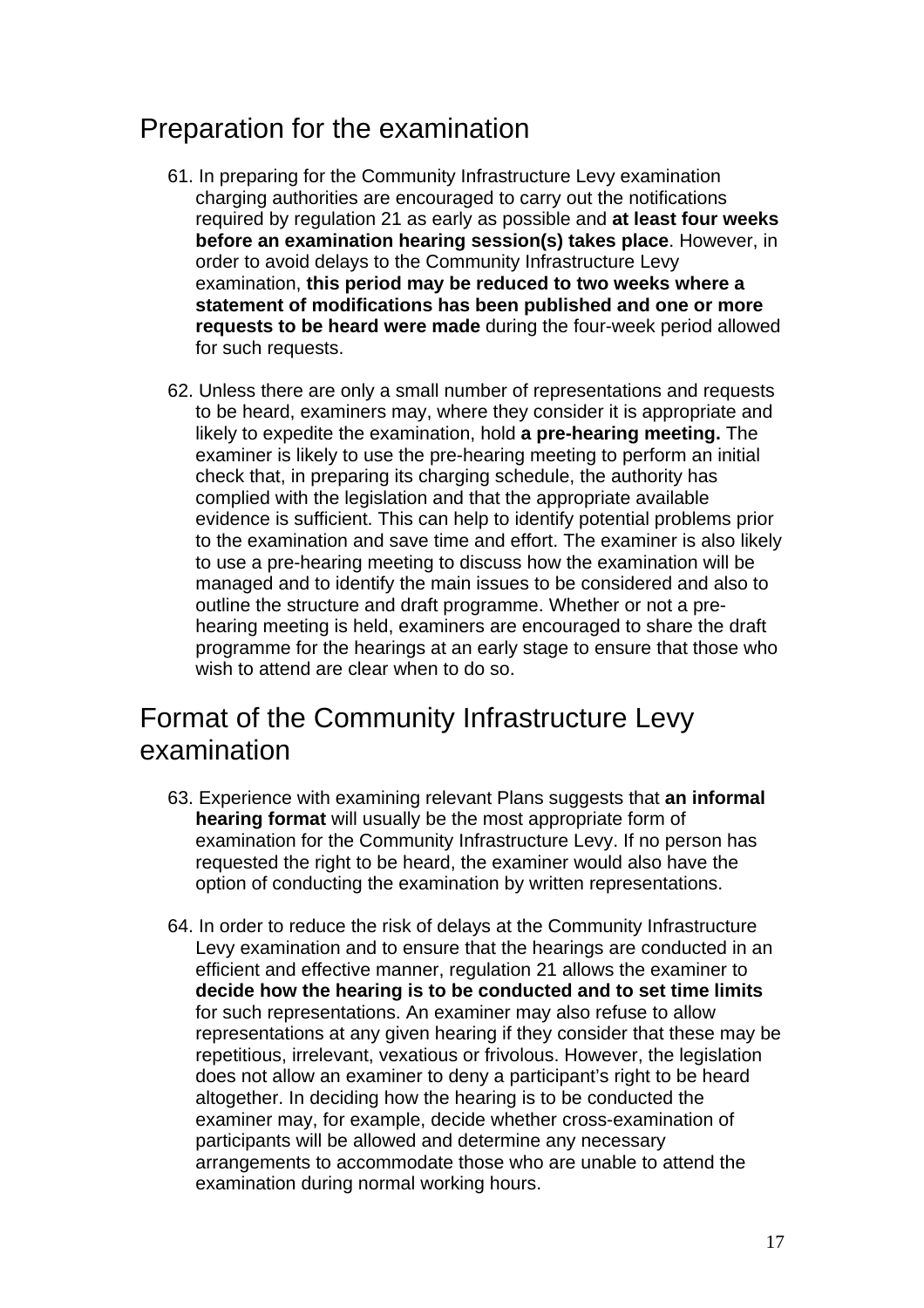#### Joint examinations

- 65. Charging authorities may decide to work collaboratively on introducing the levy and regulation 22 provides the option of a **joint examination**  to consider two or more charging schedules. This option is also available where a charging authority wants to prepare a draft Community Infrastructure Levy charging schedule at the same time as a relevant Plan.
- 66. Joint examinations of a charging schedule and a Development Plan Document, Local Development Plan or the London Plan provide an opportunity for issues of mutual concern to the charging schedule and development plan examinations to be considered in a holistic way. This could involve submitting joint evidence documents or holding a joint pre-hearing meeting. Joint hearing sessions could also be held covering issues such as infrastructure planning and the economic viability evidence. Finally, the Community Infrastructure Levy examiner (and the planning inspector, where this is a different person) may decide to write the final examination reports in a collaborative process.
- 67. An important consideration in joint examinations is the need for transparency so that all the participants are aware of exchanges of information between the two examinations and have the opportunity to comment where this is appropriate. A joint pre-hearing meeting and hearing sessions will help to ensure that this can be achieved. However, where other exchanges of information occur, for instance after the hearings have ended, steps should be taken to ensure that relevant information is placed on the authority's website and that examination participants are made aware of the exchange.
- 68. Joint examinations are optional and so under regulation 22 each of the charging authorities and the Secretary of State (in England) or Welsh Ministers (in Wales) must agree to a joint examination. An exchange of letters should normally suffice for this requirement, so regulations do not make further provision.

#### The examiner's report

- 69. The examiner's recommendations will fall into one of four categories. The examiner must recommend approval of the draft charging schedule if a charging authority has complied with the requirements in the Act, the regulations and have had regard to this guidance.
- 70. If these requirements (known as the "drafting requirements") have not been complied with, the examiner must either recommend modification or rejection of the draft charging schedule. If the charging schedule can be modified so as to comply with the drafting requirements, the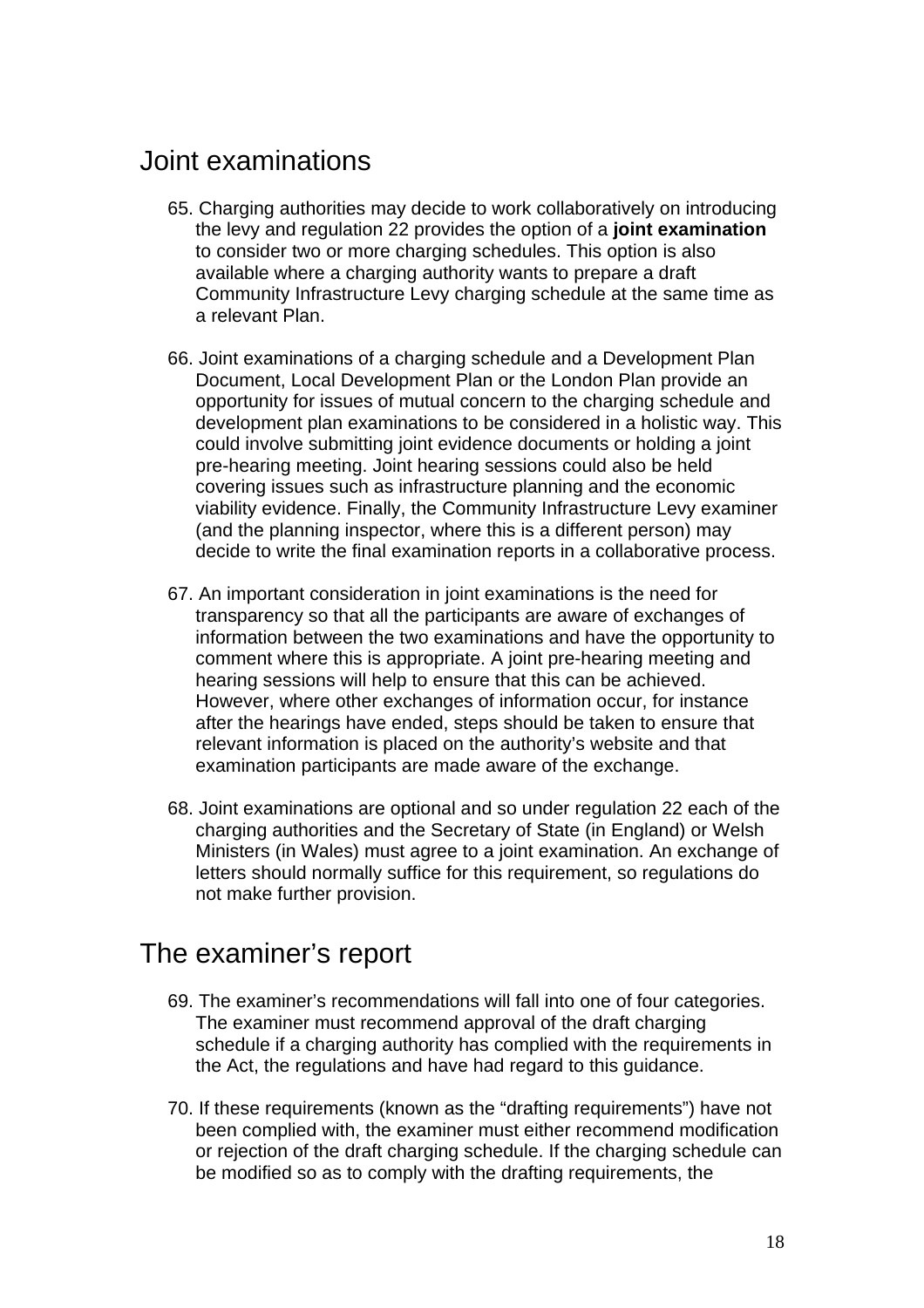examiner must recommend appropriate modifications. This could be the case where the proposed rate(s) would be inconsistent with the evidence, or would put at risk the delivery of the relevant Plan. As long as the charging authority addresses the non-compliance, they do not have to make the specific modifications recommended by the examiner.

- 71. The examiner must recommend that the draft charging schedule be rejected where the charging authority has not complied with the drafting requirements in a way that could not be remedied by modifying the schedule. This could be because the charging authority has not complied with a procedural requirement in preparing it.
- 72. If the examiner does not recommend rejection of the draft charging schedule, they can also make non-binding recommendations.

#### Correction of errors in the examiner's report

- 73. In order to ensure that the independent examiner's recommendations are accurate, the Government strongly encourages examiners to provide charging authorities with a **period of 'fact check'** before the final report is published. After the fact check, but before approval of the charging schedule, any 'correctable errors' within the examiner's recommendations, may be corrected by the examiner, as set out in regulation 24. However, after correcting an error the authority will need to republish the recommendations and notify those persons required by the regulation.
- 74. A **'correctable error'**, for the purposes of regulation 24, includes two types of errors. First, any error which would not affect the substance of the examiner's recommendations or reasons, for example, by giving rise to a change in the recommended rate of the levy or any recommended differential rates. For instance, this could include a minor typographical or factual error, but not one that would affect Community Infrastructure Levy liability. Second, more significant errors which would give rise to a different levy rate or affect levy liability may be corrected, but only if the error in the recommendations is clearly traceable from the examiner's reasons within the same report and the correction is needed to make the recommendations consistent with the reasons.

### Approval and coming into effect of the charging schedule

75. Once any modifications recommended by the examiner have been considered, and any necessary amendments have been made, the charging schedule should be formally **approved by a resolution of the full council of the charging authority**. In London, section 213(3) of the Act requires the Mayor to make a formal decision to approve his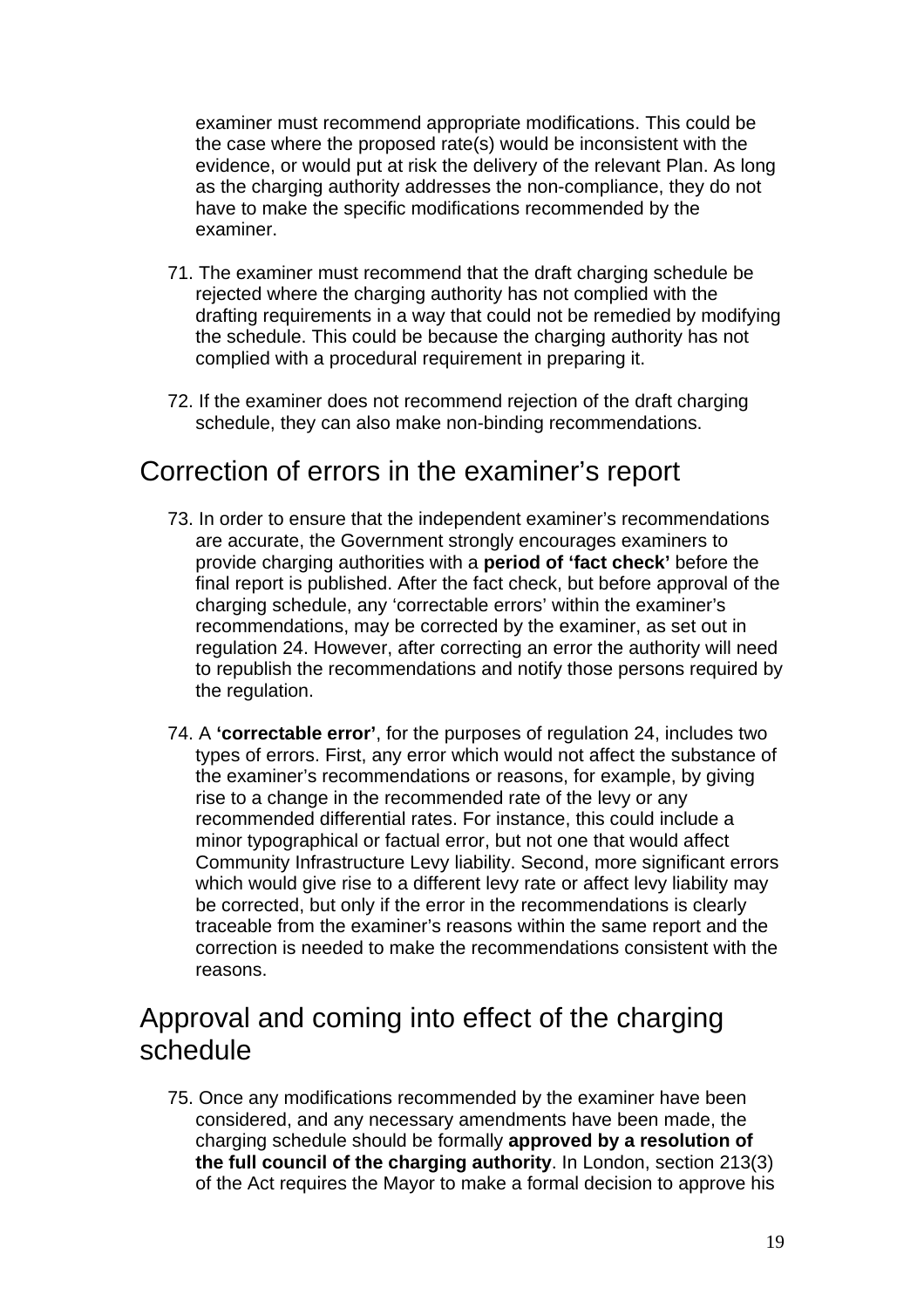or her Community Infrastructure Levy charging schedule in accordance with the Greater London Authority's decision making framework.

76. The charging authority must insert an appropriate commencement date into the charging schedule before it is formally approved. The schedule will come into effect and the levy will become chargeable on development from that date and so regulation 28 requires this date to be no earlier than the day after the approved charging schedule is published as set out in regulation 25.

# Correction of errors in the approved charging schedule

- 77. For a period of six months after approving a charging schedule, any 'correctable errors' that are made known to the charging authority must be corrected as set out in regulation 26. Again, a **'correctable error'**  under this regulation includes two types of errors. First, any error which, when corrected, would have no effect on the levy rate or any differential rates. Second, any error which would have an impact on the levy rate, but which must be corrected in order to make the charging schedule consistent with the published examiner's recommendations.
- 78. Where any error is corrected by a charging authority, regulation 26 requires a number of actions to be taken, including republishing the charging schedule and issuing a '**correction notice**'. If an error correction causes the levy liability for any particular chargeable development to decrease, regulation 27 requires the charging authority to **recalculate the chargeable amount payable** as well as any relief given and to **notify the affected person of the recalculation and decrease in levy liability**. If the result of the error correction is an overpayment of the levy by any liable party, regulation 75 sets out how repayments should be made. It should be noted that the recalculation of the chargeable amount required by regulation 27 does not apply where the effect of an error correction is to increase the levy liability for any particular chargeable development. In such cases a collecting authority will not be entitled to pursue the increase in levy liability.

# Reviewing and revising the charging schedule

- 79. Charging authorities are strongly encouraged to keep their charging schedules under review. This is important to ensure that that levy charges remain appropriate over time – for instance, as market conditions change, and also so that they remain relevant to the gap in the funding for the infrastructure needed to support the development of their area.
- 80. The Act allows charging authorities to revise a part of their charging schedule. However, any revisions, in whole or in part, must follow the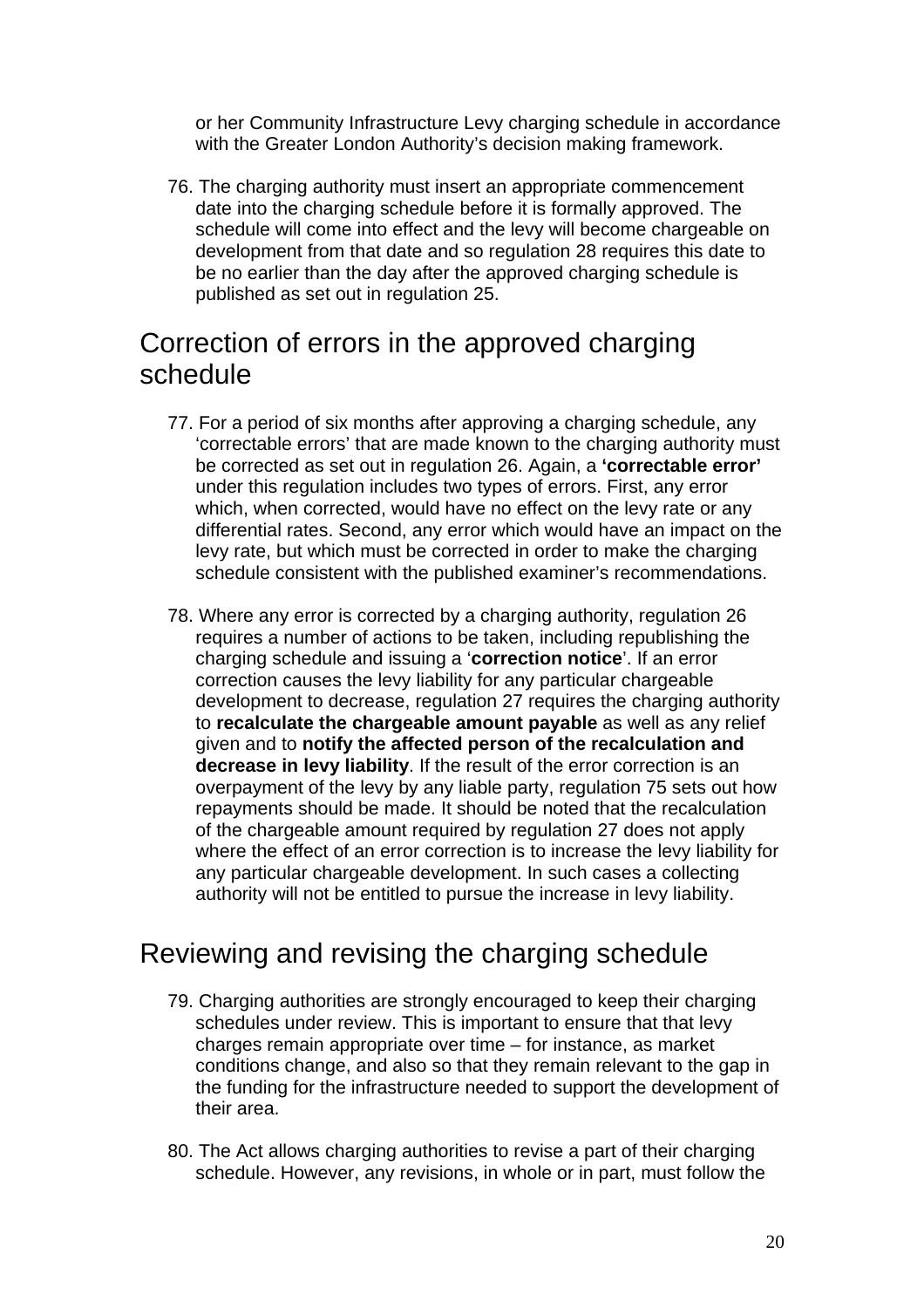same process as that applied to the preparation, examination, approval and publication of the initial schedule, as specified under sections 211 to 214 of the Act and Part 3 of the Community Infrastructure Levy regulations.

# Effect of the adoption of a revised charging schedule or a draft charging schedule: transitional arrangements

81. Charging schedules apply to planning permissions which first permit development between the point that a charging schedule takes effect and the time it is superseded by a revised schedule, or the point at which an authority decides to stop charging the Community Infrastructure Levy and its charging schedule ceases to have effect. Regulation 8 defines the time at which a planning permission is treated as first permitting development. In most cases it will be when planning permission is granted but in the case of permitted development, for example, it is the time at which the 'Notification of Chargeable Development' notice is received or served by the charging authority.

# Ceasing to charge

- 82. Charging authorities have the discretion to decide when and why they cease to charge the levy. Thus, Community Infrastructure Levy regulations do not specify any criteria or process to follow before an authority is able to terminate the levy beyond that specified by the Act – namely, that the authority must formally resolve to cease charging.
- 83. In the event of a charging authority ceasing to charge, any outstanding levy liability relating to a development that is yet to commence will be dissolved and no levy will be payable, in accordance with regulation 129 (2). In London, where there may be more than one charging authority for any area, each levy charge will be recognised individually. Therefore, if one charge were to cease, the remaining charge would still be payable.

# The interaction between the Community Infrastructure Levy and Section 106 agreements

- 84. The Community Infrastructure Levy delivers additional funding for charging authorities to carry out a wide range of infrastructure projects that support growth and benefit the local community. The levy cannot be expected to pay for all of the infrastructure required, but it is expected to make a significant contribution.
- 85. The Government expects charging authorities will work proactively with developers to ensure they are clear about charging authorities'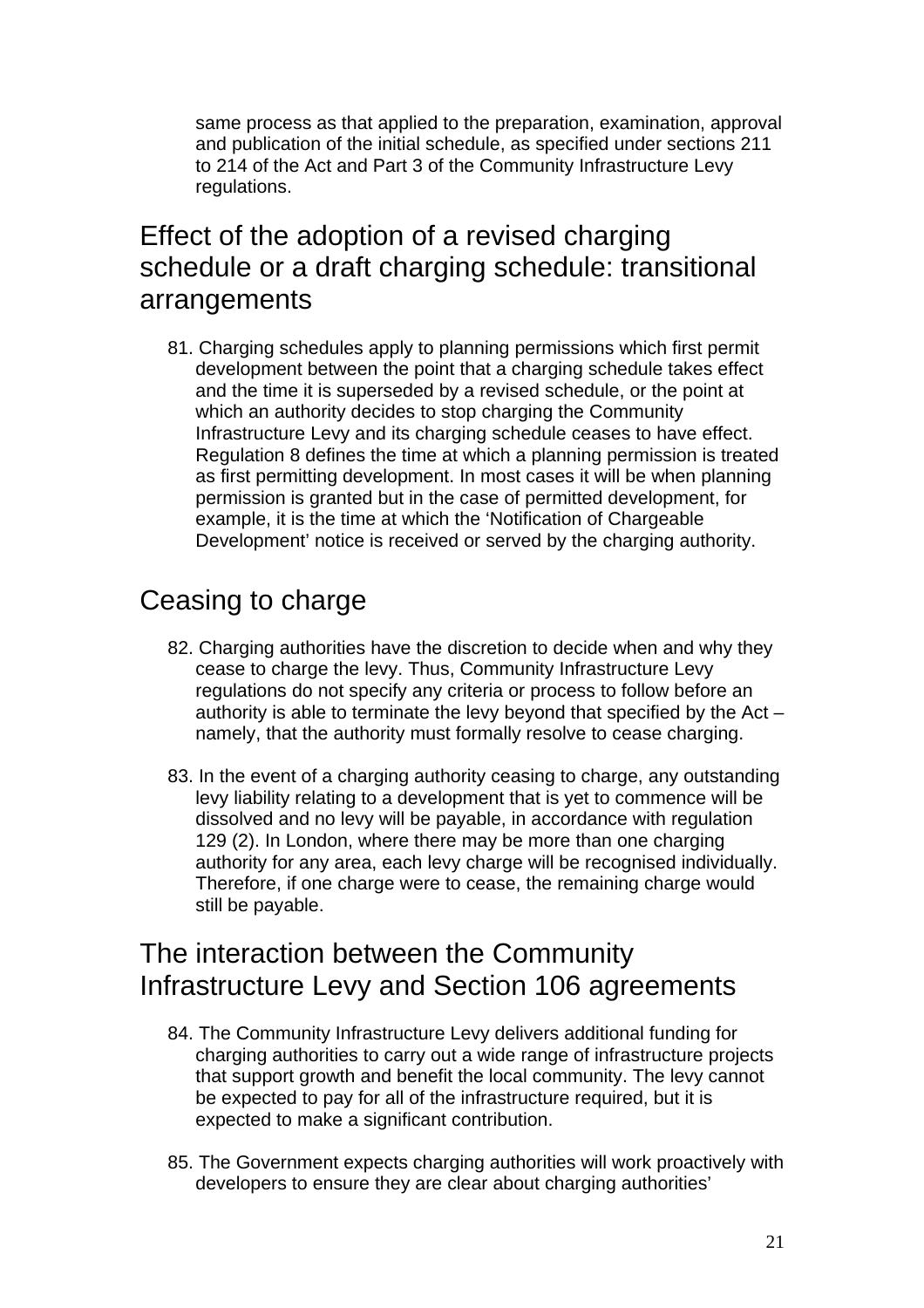infrastructure needs and what developers will be expected to pay for through which route. This is so that there is no actual or perceived 'double dipping', with developers paying twice for the same item of infrastructure.

- 86. Regulation 123 of the Community Infrastructure Levy Regulations provides for charging authorities to set out a list of those projects or types of infrastructure that it intends to fund through they levy. This list should be based on the draft list that the charging authority prepared for the examination of their draft charging schedule.
- 87. When a charging authority introduces the Community Infrastructure Levy, section 106 requirements should be scaled back to those matters that are directly related to a specific site, and are not set out in a regulation 123 list. For transparency, charging authorities should have set out at examination how their section 106 policies will be varied, and the extent to which they have met their section 106 targets. Relevant local policy changes should be implemented at the same time that the charging schedule is introduced, and integrated as soon as practical into the relevant Plan.
- 88. Where the regulation 123 list includes a generic item (such as education or transport), section 106 contributions should not normally be sought on any specific projects in that category. Such site-specific contributions should only be sought where this can be justified with reference to the underpinning evidence on infrastructure planning made publicly available at examination.
- 89. The charging authority's proposed approach to the future use of any pooled section 106 contributions should be set out at examination and should be based on evidence. Where a regulation 123 list includes project-specific infrastructure, the charging authority should seek to minimise its reliance on planning obligations in relation to that infrastructure. When the levy is introduced (and nationally from April 2014), regulation 123 limits the use of planning obligations where there have been five or more obligations in respect of a specific infrastructure project or a type of infrastructure entered into on or after 6 April 2010.
- 90. When charging authorities wish to revise their regulation 123 list, which sets out what they plan to spend levy receipts on, they should ensure that these changes are clearly explained and subject to appropriate local consultation. Charging authorities should not remove an item from the regulation 123 list just so that they can fund this item through a new section 106 agreement. Where a change to the regulation 123 list would have a significant impact on the viability evidence that supported examination of the charging schedule, this should only be made as part of a review of the charging schedule.
- 91. When a charging authority adopts the levy there are limitations on the use of planning obligations (set out in regulation 122 and 123). The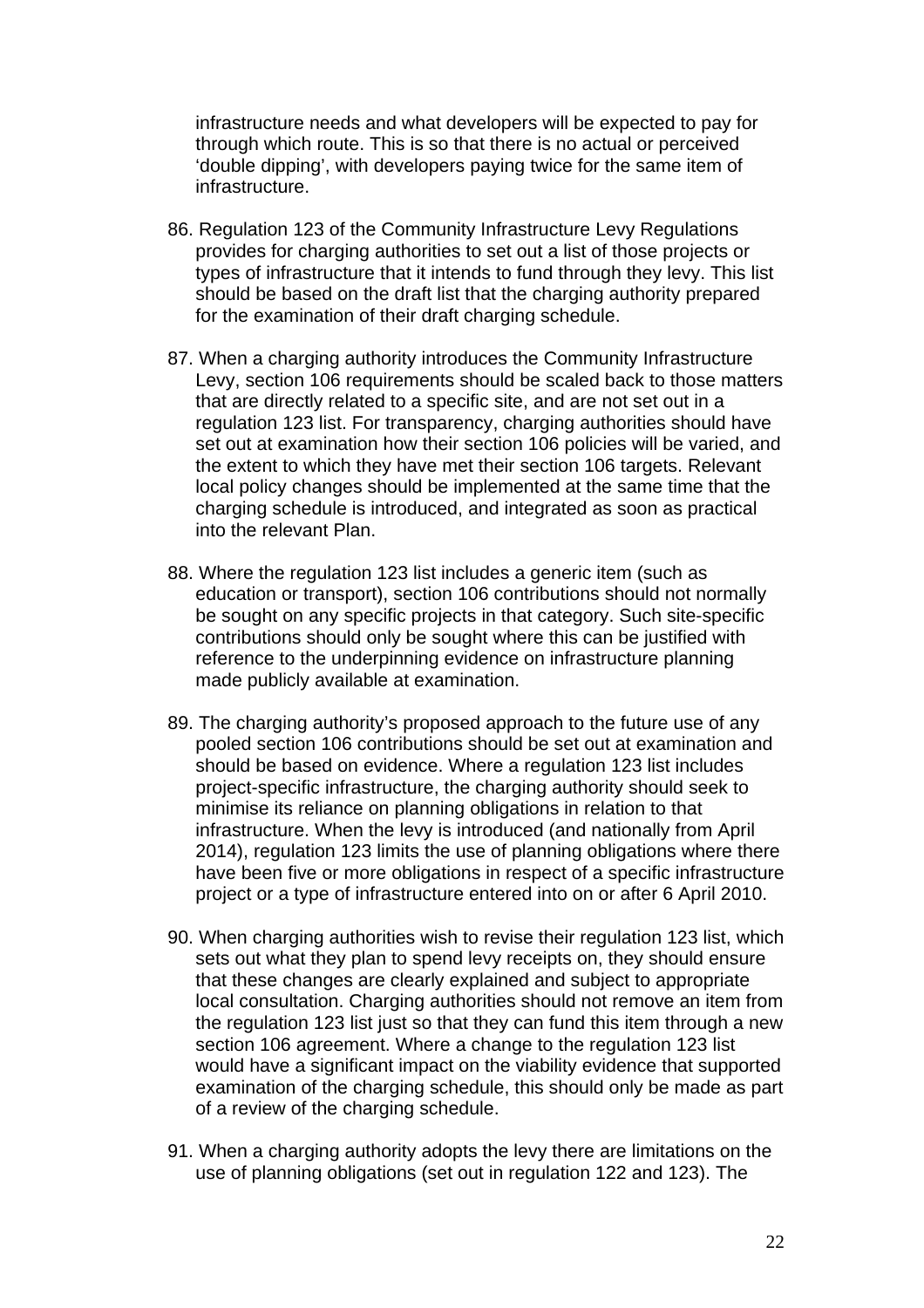definition of "planning obligation" in the regulations is a planning obligation made under section 106 of the Town and Country Planning Act 1990 and includes a proposed planning obligation. An agreement entered into for the purposes of section 106 may contain more than one planning obligation to which regulation 123 relates.

# The relationship between the Community Infrastructure Levy and planning conditions

92. The National Planning Policy Framework sets out that planning conditions (including Grampian conditions) should only be imposed where they are necessary, relevant to planning and to the development to be permitted, enforceable, precise and reasonable in all other respects.<sup>[12](#page-22-0)</sup> When setting conditions, local planning authorities should consider the combined impact of those conditions and any Community Infrastructure Levy charges that the development will be liable to.

### The Community Infrastructure Levy 2012 amendment regulations

93. On 29 November 2012 amendment regulations came into force. This note explains the changes.

#### **Amending the relationship between the Community Infrastructure Levy and section 73 applications**

- 94. The regulations contain a number of changes to amend the relationship between the Community Infrastructure Levy and section 73 applications. Section 73 consents are used to change a condition attached to a planning consent. They are frequently used to make changes to a scheme. In legal terms they are a new planning consent and therefore triggered Community Infrastructure Levy liability under the regulations as they were drafted.
- 95. We have amended the Community Infrastructure Levy regulations to make it clear that when a change to an application made under section 73 does not change the liability to the levy then only the original consent will be liable. Where the section 73 changes the levy liability the most recently commenced scheme is the liable scheme.
- 96. The regulations also provide for payments made in relation to a previous planning permission to be offset against the liability on the section 73 permission.
- 97. In transitional cases, where the original planning permission was granted prior to a levy charge being brought in but the section 73 is

 $\overline{a}$ 

<span id="page-22-0"></span> $12$  See paragraphs 206 of the National Planning Policy Framework for England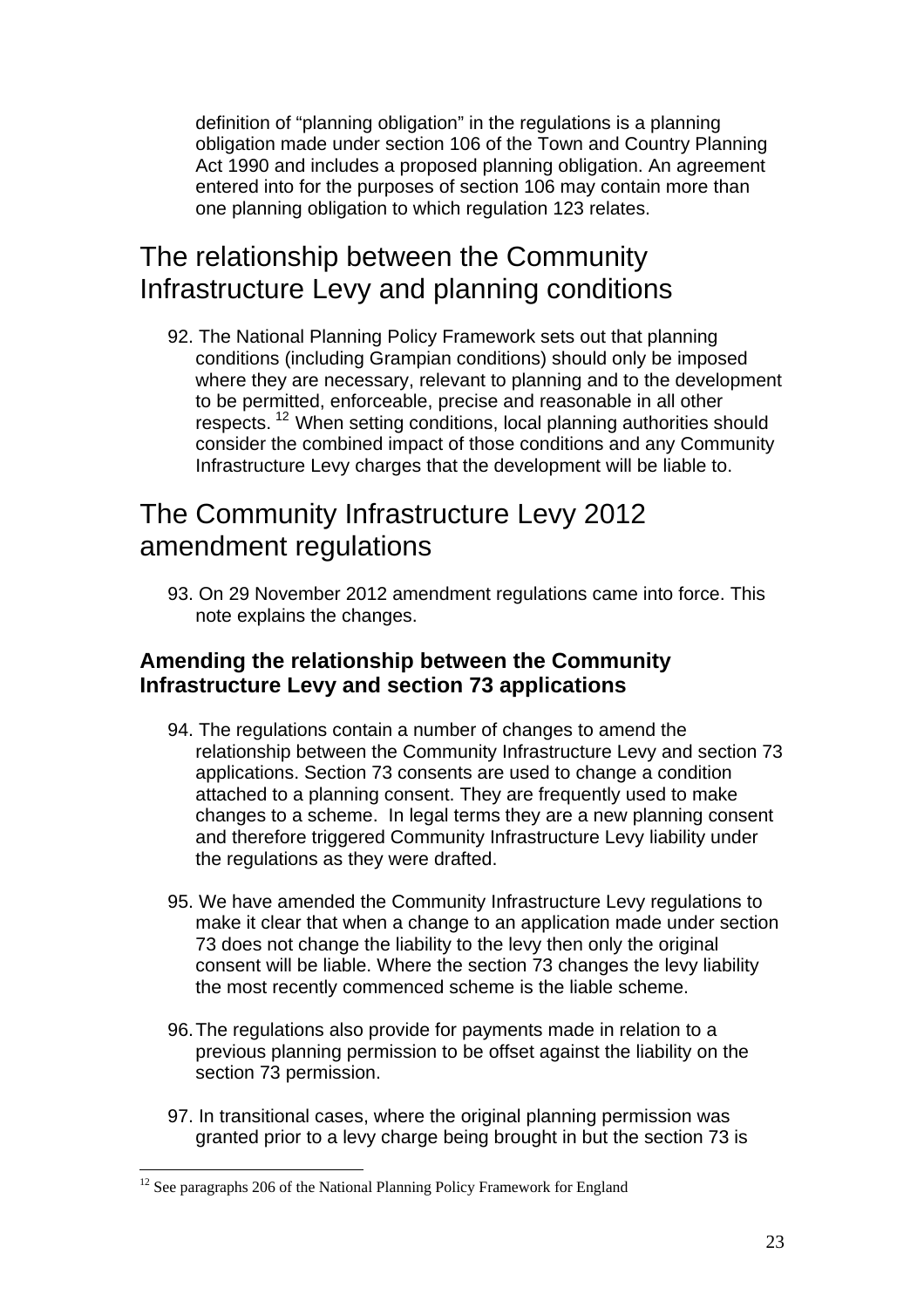granted following introduction of the levy, the section 73 consent will only trigger levy liability for any additional liability it introduces to the development.

98. We have also introduced regulations so that developers can make applications under article 18 of the Town and Country Planning (Development Management Procedure) (England) Order 2010 to extend planning permissions granted before October 2010. These regulations make similar transitional provision for such applications as they make for applications made under section 73 of the Town and Country Planning Act 1990. That is no liability to the levy will arise in respect of the application under article 18. This brings the position in England on time extensions in line with the position in Wales which is already covered in the Community Infrastructure Levy Regulations. Without this proposed change "extensions to consents" would trigger a full levy liability, a significant disincentive to take advantage of this progrowth provision.

#### **Other changes in the regulations**

- 99. We have corrected the operation of the main Community Infrastructure Levy liability formula for sites where some existing buildings will be demolished and others will be used for a different purpose. Under the previous formula there was a possibility that the liability to the Community Infrastructure Levy would be greater than it should be in some cases.
- 100. These regulations also ensure operation of the formula to determine the amount of social housing relief a development qualifies for works correctly. Under the previous formula there was a possibility that in some cases greater relief may be granted than should be the case.
- 101. These regulations ensure that instalment policies set by the Mayor and London Boroughs will operate in a complementary way. This corrects an oversight in the previous drafting which did not make provision for the Mayor to issue an instalment policy in areas where a London Borough does not charge the levy.
- 102. We have also clarified how payments between collecting and charging authorities should operate to ensure that a collecting authority will not have to repay any overpayment they receive to the levy payer, while also having to pass that amount on to the charging authority.
- 103. The regulations allow the levy to be chargeable on development granted consent by Neighbourhood Development Orders, including Community Right to Build Orders.
- 104. We also ensured that other technical changes introduced by the Localism Act are reflected in the Community Infrastructure Levy regulations including: